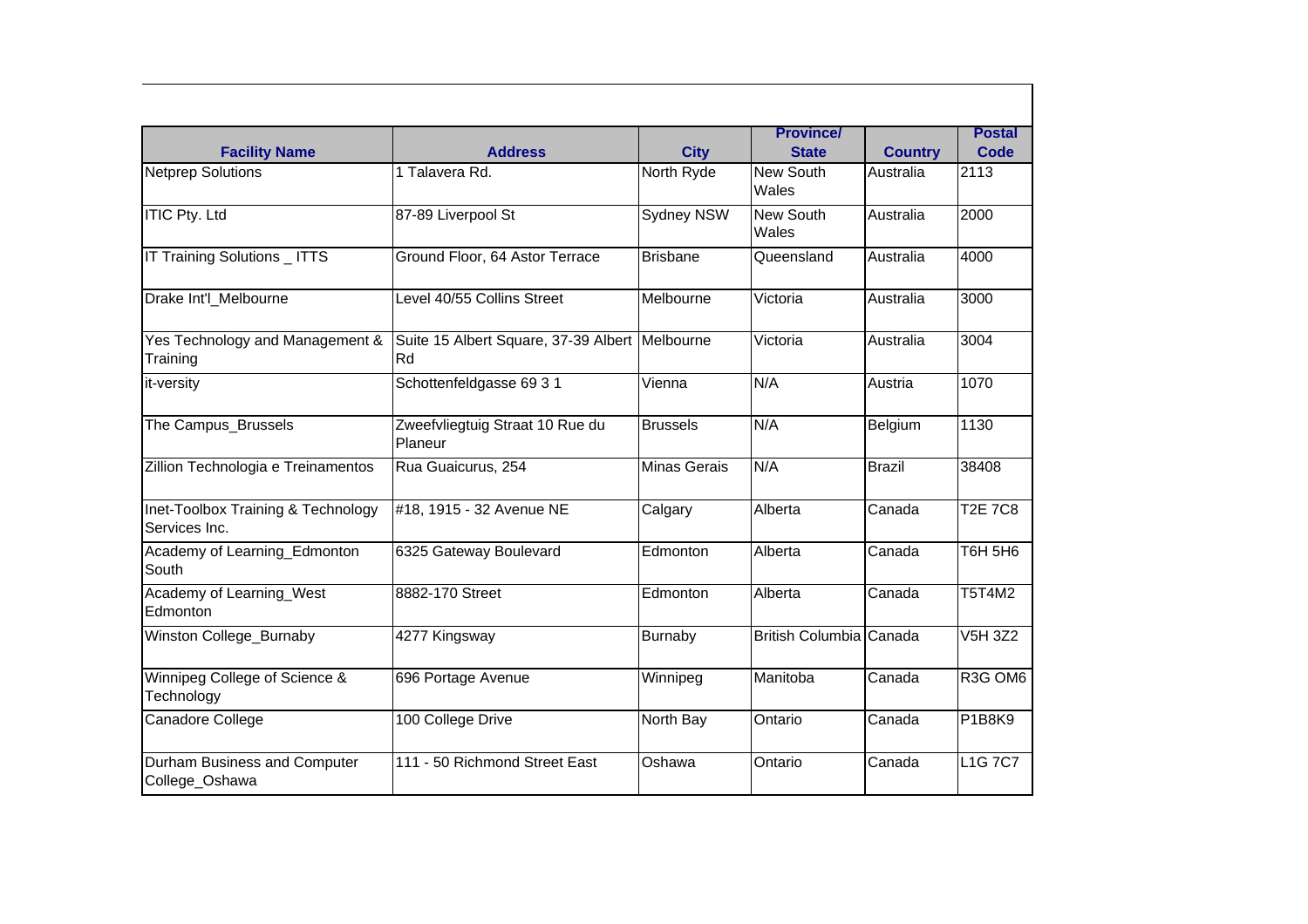| <b>Facility Name</b>                                | <b>Address</b>                 | <b>City</b>                | <b>Province/</b><br><b>State</b> | <b>Country</b>    | <b>Postal</b><br>Code |
|-----------------------------------------------------|--------------------------------|----------------------------|----------------------------------|-------------------|-----------------------|
| <b>Herzing College</b>                              | 1200 St. Laurent Boulevard     | Ottawa                     | Ontario                          | Canada            | $\overline{K}$ 1K 3B8 |
| Durham Business and Computer<br>College_Pickering   | 220 - 1099 Kingston Road       | Pickering                  | Ontario                          | Canada            | $L1V$ 1B5             |
| Durham Business and Computer<br>College_Scarborough | 203 - 1457 McCowan Road        | Scarborough                | Ontario                          | Canada            | <b>M1S 5K7</b>        |
| Nordic College of Business and<br>Technology        | 222 Dixon Road                 | Toronto                    | Ontario                          | Canada            | M9P 3S5               |
| Nexient_Toronto                                     | 20 Adelaide Street E.          | Toronto                    | Ontario                          | Canada            | <b>M5C 2T6</b>        |
| Nexient_Montreal                                    | 800 Rene Levesque Ouest        | Montreal                   | Quebec                           | Canada            | <b>H3B 1X9</b>        |
| <b>Tyark College</b>                                | 1922 St-Catherine West         | Montreal                   | Quebec                           | Canada            | <b>H3H 1M4</b>        |
| Saskatoon Business College -<br>Corporate Training  | 217 3rd Avenue North           | Saskatoon                  | Saskatchewan                     | Canada            | S7K2H7                |
| Instituto Tecnologico de<br>Informatica Colombia    | Carrera 19 No. 35 - 02         | Bucaramanga -<br>Santander | N/A                              | Colombia          | $\mathbf 0$           |
| ApSBrno_CzechRep                                    | Bozetechova 2                  | <b>Brno</b>                | N/A                              | Czech<br>Republic | 61266                 |
| Digi Trade_Prague                                   | Olsanská 1a                    | Prague 3                   | N/A                              | Czech<br>Republic | 43080                 |
| NetCom Kursus ApS_Copenhagen                        | Malmoegade 7 st. tv            | Copenhagen<br><b>OE</b>    | N/A                              | <b>Denmark</b>    | <b>DK-2100</b>        |
| AMIDEAST_Egypt                                      | 15 Abdel Hamid El Abbady Steet | Alexandria                 | N/A                              | Egypt             | $\overline{0}$        |
| InfoGET Egypt                                       | 7 Al Ahram St. Roxy            | Heliopolis, Cairo N/A      |                                  | Egypt             | 11341                 |
| Tieturi                                             | Tammasaarenkatu 5              | Helsinki                   | N/A                              | Finland           | 180                   |
| <b>LEARNEO SAS</b>                                  | 94, street of Provence         | Paris                      | N/A                              | France            | 75009                 |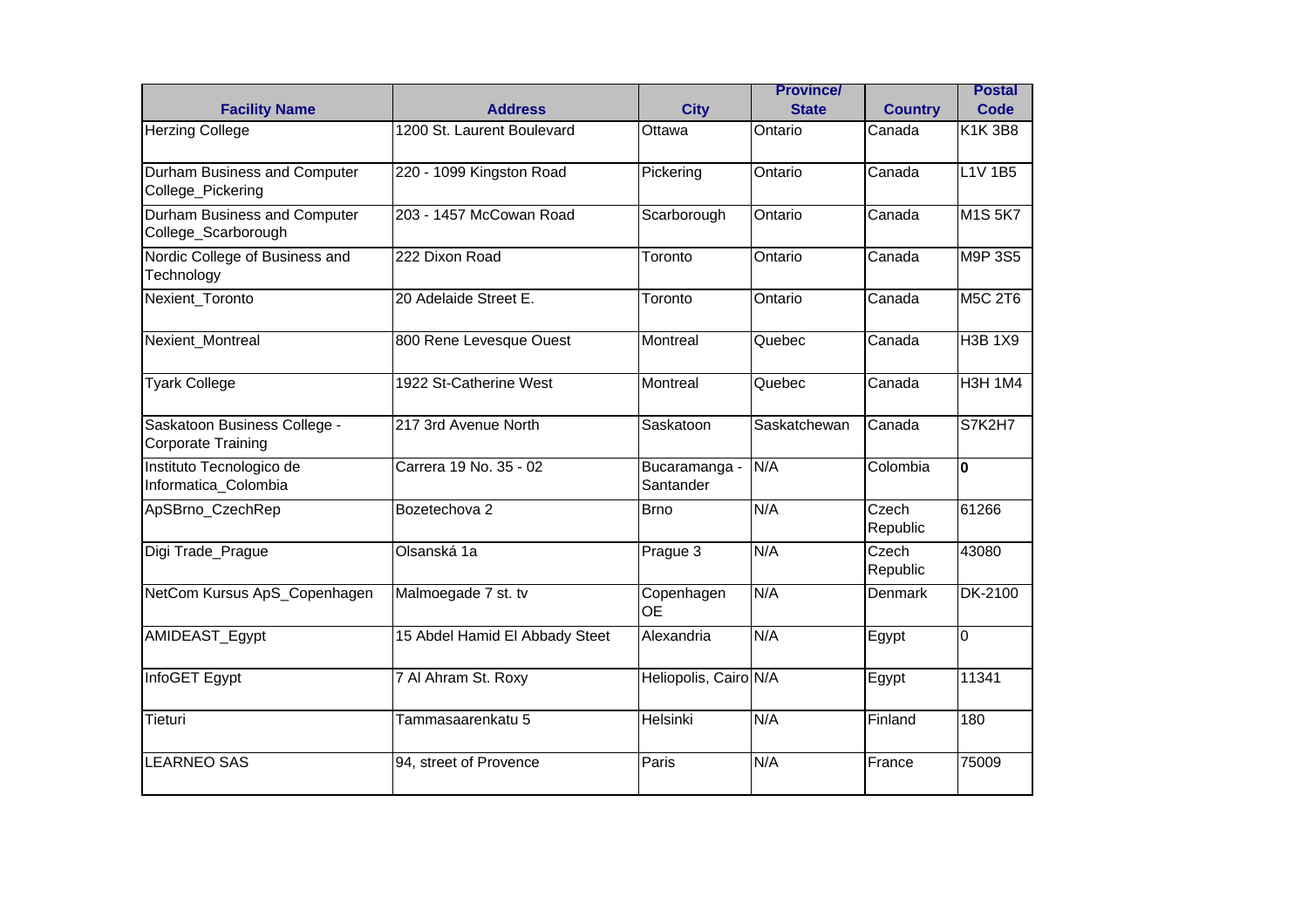| <b>Facility Name</b>                               | <b>Address</b>                              | <b>City</b>                      | <b>Province/</b><br><b>State</b> | <b>Country</b> | <b>Postal</b><br>Code |
|----------------------------------------------------|---------------------------------------------|----------------------------------|----------------------------------|----------------|-----------------------|
| IBS Services & Consulting                          | 12 rue du Delta                             | Paris                            | N/A                              | France         | 75009                 |
| <b>ADMOTUS AKADEMIE</b><br>GMBH_Berlin             | Kurfurstendamm 234                          | Berlin                           | N/A                              | Germany        | D-10719               |
| PC College_Berlin                                  | Stresemannstr. 78                           | <b>Berlin</b>                    | N/A                              | Germany        | 10963                 |
| PC College_Düsseldorf                              | Bismarckstr. 101                            | Düsseldorf                       | N/A                              | Germany        | 40210                 |
| <b>EDC-Business Computing GmbH</b>                 | Alexander Str. 59                           | Frankfurt                        | N/A                              | Germany        | 60489                 |
| Symplasson Informationstechnick<br>GmbH.           | Kleine Bahnstrasse 10                       | Hamburg                          | N/A                              | Germany        | 22525                 |
| PC College_Potsdam/Kleinmachnow                    | Heidefeld 11                                | Kleinmachnow                     | N/A                              | Germany        | 14532                 |
| <b>CMT</b>                                         | Hansastr 32                                 | Munchen                          | N/A                              | Germany        | 80686                 |
| PC College_Stuttgart                               | HirschstraBe 27                             | Stuttgart                        | N/A                              | Germany        | 70173                 |
| Infotest                                           | 25th MARTIOU, 12str                         | <b>TAVROS-</b><br><b>ATTIKIS</b> | N/A                              | Greece         | 17778                 |
| <b>Guam Community College</b>                      | PO Box 23069 GMF                            | Barrigada                        | N/A                              | Guam           | 96921                 |
| <b>CityEdu Education Centre</b>                    | 558-560 Nathan Road                         | Kowloon                          | N/A                              | Hong Kong      | $\overline{0}$        |
| Gain Infotech                                      | Il Floor, Iswarya Complex                   | Chandanagar,<br>Hyderabad        | Andhra Pradesh India             |                | 500 032               |
| New Horizons-Kasyap Infotech Pvt.<br>Ltd_Hyderabad | 4th Floor Matra Chaya Commercial<br>Complex | Dilsukhnaga,<br>Hyderabad        | Andhra Pradesh India             |                | 500036                |
| New Horizons India_New Delhi                       | Upper Ground Flr, S. Wing NBCC<br>Place     | New Dehli                        | Delhi                            | India          | 110003                |
| New Horizons India Ltd._Bangalore                  | N-101, North Block, Manipal Centre          | Bangalore                        | Karnataka                        | India          | 560042                |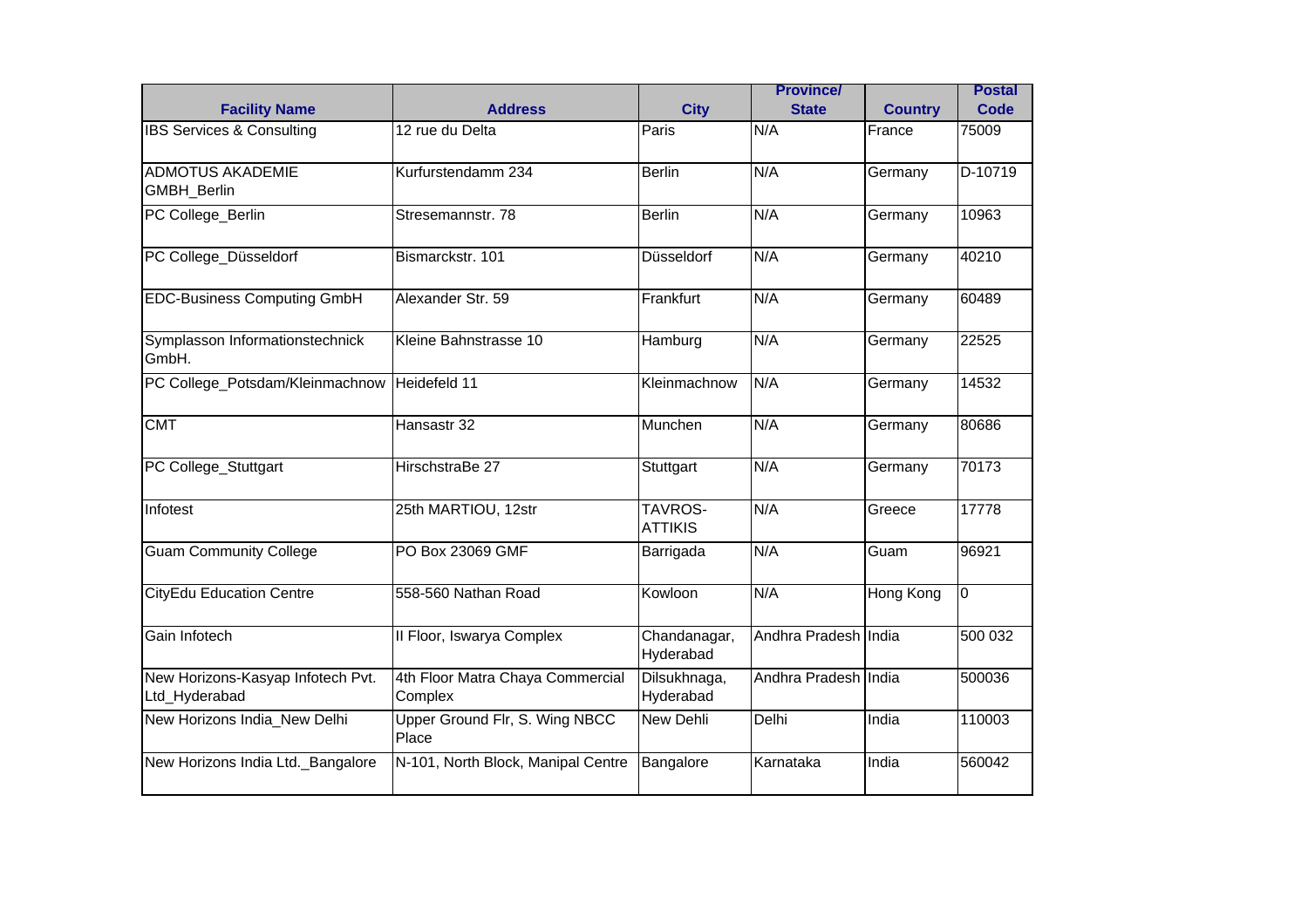| <b>Facility Name</b>                     | <b>Address</b>                             | <b>City</b>                         | <b>Province/</b><br><b>State</b> | <b>Country</b>         | <b>Postal</b><br>Code |
|------------------------------------------|--------------------------------------------|-------------------------------------|----------------------------------|------------------------|-----------------------|
| New Horizons India Mumbai                | 110, A-Wing, Gokul Arcade                  | Vile Parle,<br>Mumbai               | Maharashtra                      | India                  | 400 057               |
| Indexpo Corporation                      | 2, Circus Market Place                     | Kolkata                             | <b>West Bengal</b>               | India                  | 700017                |
| <b>Ashfield Computer Training LTD</b>    | Unit 11 Grange Road, Retail Park           | <b>Dublin</b>                       | N/A                              | Ireland                | 16                    |
| New Horizons Ireland_Dublin              | 22-24 Strand Street Great                  | <b>Dublin</b>                       | N/A                              | Ireland                | $\mathbf{1}$          |
| New Horizons Ireland_Galway              | <b>Innovation House</b>                    | Galway                              | N/A                              | Ireland                | $\overline{0}$        |
| Specter LTD.                             | Levinsky 108h, Office 5843                 | <b>Tel Aviv</b>                     | N/A                              | Israel                 | 61595                 |
| TECHNET srl_Catanzaro                    | Via Barlaam da Seminara 22                 | Catanzaro                           | N/A                              | Italy                  | 88100                 |
| Nathan Instruments srl                   | via Gressoney 1                            | Milan                               | N/A                              | Italy                  | 20137                 |
| TECHNET srl_Milan                        | via guicciardini 5                         | Milan                               | N/A                              | Italy                  | 20129                 |
| <b>TECHNET srl_Napoli</b>                | Via Cilea 289                              | Napoli                              | N/A                              | Italy                  | 80127                 |
| <b>TECHNET srl_Rome</b>                  | Via Le Santi Pietro e Paolo 30             | Rome                                | N/A                              | Italy                  | 144                   |
| Temple University_Japan Campus           | 3F. 2-8-12 Minami Azabu                    | Minato-ku,<br>Tokyo                 | N/A                              | Japan                  | 1060047               |
| New Horizons_Seoul                       | 3F Inwang Building                         | Seoul                               | N/A                              | Korea<br>(Republic Of) | 110-053               |
| <b>CyberSecurity Malaysia</b>            | Lev 4 Blk C Mines Waterfront Bus<br>Park#3 | Kembangan,<br>Selangor Darul        | N/A                              | Malaysia               | Ehsan433<br>00        |
| Soluciones Integrales en<br>Capacitacion | Bosque de Durazno 65-601A                  | Mexico City,<br><b>Federal Dist</b> | <b>Districto Federal Mexico</b>  |                        | 11700                 |
| AMIDEAST_Casablanca-Morocco              | 3, Boulevard Al Massira                    | Casablanca                          | N/A                              | Morocco                | 20000                 |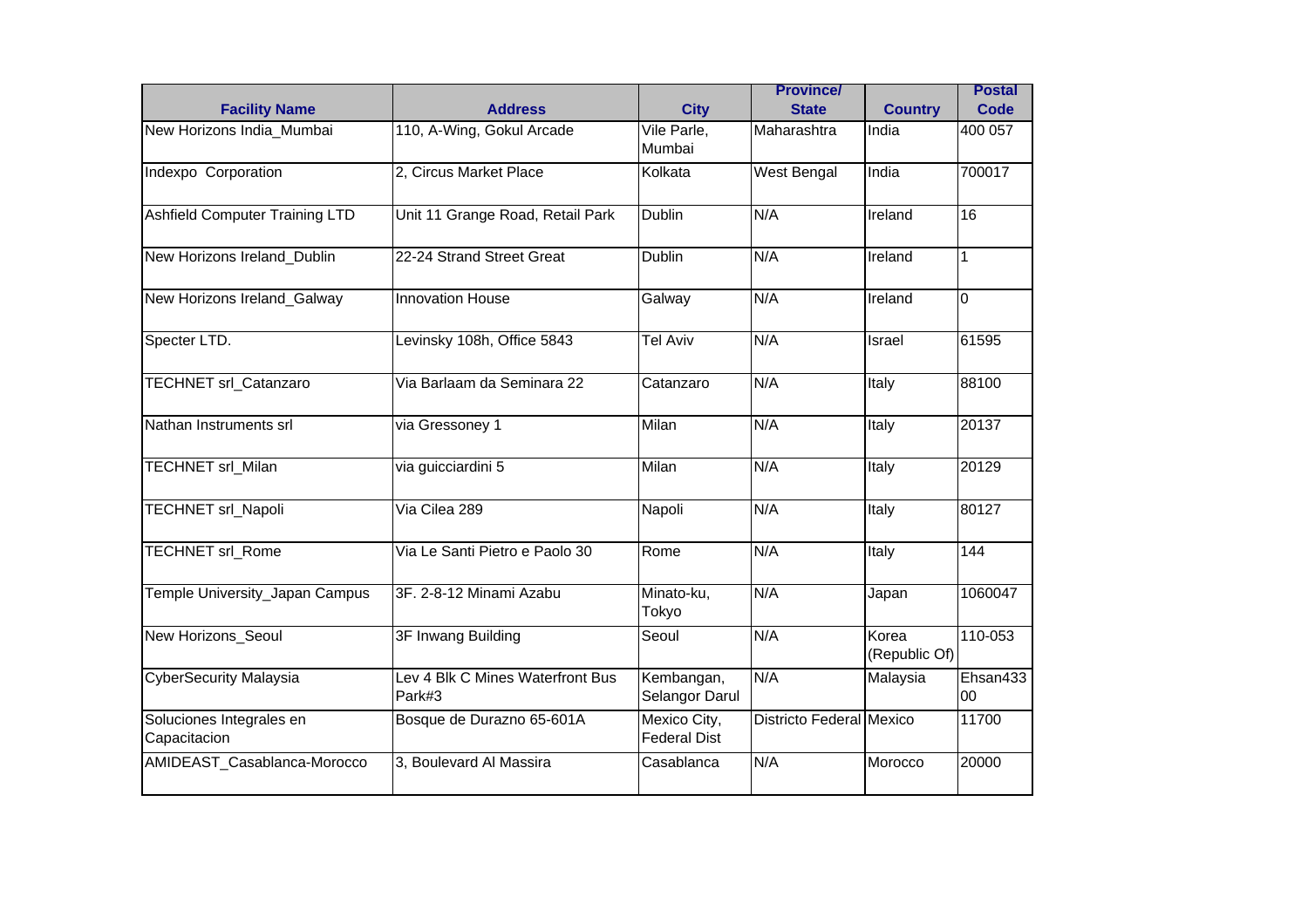|                                                      |                                             |                        | <b>Province/</b> |                    | <b>Postal</b>        |
|------------------------------------------------------|---------------------------------------------|------------------------|------------------|--------------------|----------------------|
| <b>Facility Name</b>                                 | <b>Address</b>                              | <b>City</b>            | <b>State</b>     | <b>Country</b>     | Code                 |
| AMIDEAST_Rabat-Morocco                               | 35, Zangat Oukaimeden Agdal                 | Rabat                  | N/A              | Morocco            | 10000                |
| Dirksen Opleidingen_Arnhem                           | Parkstraat 27                               | Arnhem                 | N/A              | <b>Netherlands</b> | 6828 JC              |
| <b>AMES Training &amp; Resource Centre</b>           | 500 Queen Street                            | Auckland               | N/A              | New Zealand 1000   |                      |
| Wellington Institute of Technology                   | 11 Kensington Avenue                        | Petone,<br>Wellington  | N/A              | New Zealand 5045   |                      |
| Software Scenario A.S.                               | Holbergsgate 1                              | Oslo                   | N/A              | Norway             | 166                  |
| AMIDEAST_Oman                                        | 11 Fahoud Street, Al Qurum                  | Muscat                 | N/A              | Oman               | $\Omega$             |
| <b>PLANWEL</b>                                       | A-1, L.C.H.S., Block-20,                    | Karachi                | N/A              | Pakistan           | 75290                |
| AMIDEAST_Palestine                                   | Martyr Raja St. No 8/704                    | Al Jondi Al<br>Majhool | N/A              | Palestine          | $\overline{0}$       |
| HRPO Asia, Inc.                                      | Unit 210 2/F Jovan Building                 | Mandaluyong<br>City    | N/A              | Philippines        | 1550                 |
| <b>Biztech Consulting SA</b>                         | UL Wolnosc 3A                               | Warszawa               | N/A              | Poland             | $\overline{01}$ -018 |
| AFINA Sistemas_Lisboa                                | <b>Edificio ARCIS</b>                       | Lisboa                 | N/A              | Portugal           | 1050-124             |
| <b>Global Learning and Consulting</b>                | 654 y 656 Ave. Roberto H. Todd,<br>Santurce | San Juan               | N/A              | Puerto Rico        | $\overline{907}$     |
| Al Bassam Institute                                  | Nizahat Al Khaleej                          | Dammam,<br>Eastern     | N/A              | Saudi Arabia 31431 |                      |
| Techzone Networking - Male Testing<br>Only_Riyadh    | Olaya Main Street                           | Riyadh                 | N/A              | Saudi Arabia 69661 |                      |
| <b>Topaz Systems</b>                                 | 88 Prince Mohammed Street (Tahlia) Riyadh   |                        | N/A              | Saudi Arabia 11564 |                      |
| School of Electrical Engineering-Univ<br>of Belgrade | Bulevar kralja Aleksandra 73                | Belgrade               | N/A              | Serbia             | 11120                |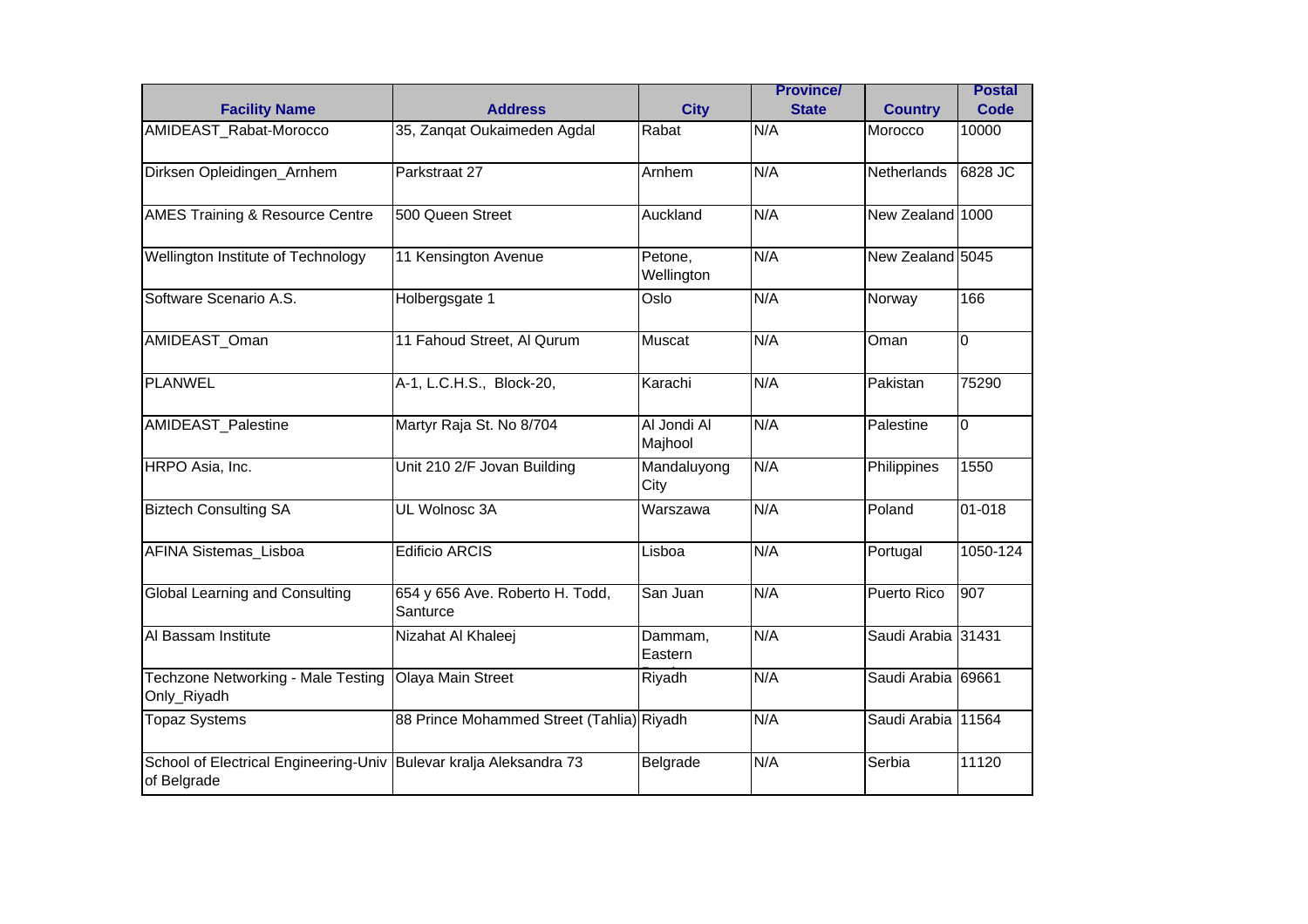|                                                    |                                                      |                     | <b>Province/</b> |                                | <b>Postal</b>   |
|----------------------------------------------------|------------------------------------------------------|---------------------|------------------|--------------------------------|-----------------|
| <b>Facility Name</b>                               | <b>Address</b>                                       | <b>City</b>         | <b>State</b>     | <b>Country</b>                 | Code            |
| NTUC LearningHub Pte Ltd.                          | 141 Redhill Road, Block C, #01-02                    | Singapore           | N/A              | Singapore                      | 158828          |
| Loyal Infinity                                     | C/Madrazo 27-29 4° Planta                            | Barcelona           | N/A              | Spain                          | 8006            |
| New Horizons_Madrid                                | Plaza Carlos Trias Bertran 7 Planta<br>1era          | Madrid              | N/A              | Spain                          | 28020           |
| <b>SATEC SA</b>                                    | Avenida de Europa, 34 Edif B, 2a<br>Planta           | Madrid              | N/A              | Spain                          | 28023           |
| Cornerstone                                        | Svardvagen 3A, Box 44                                | Danderyd            | N/A              | Sweden                         | Se-128 11       |
| Computerschule_Bern AG                             | Zieglerstrasse 64                                    | Bern                | N/A              | Switzerland                    | 3000            |
| SATOM I.T. & Learning Soultions                    | Quai du Seuget 10                                    | Geneva              | N/A              | Switzerland                    | 1201            |
| Digicomp Academy AG_Zurich                         | Limmastrasse 50                                      | Zurich              | N/A              | Switzerland                    | 8005            |
| Institute for Information Industry                 | 2F, Fu-Xing South Road, Sec 1, 390 Taipei            |                     | N/A              | Taiwan                         | 106             |
| <b>Educational Services International</b>          | 85 Ngamwongwan Road                                  | Bangkok             | N/A              | Thailand                       | 10900           |
| AMIDEAST_Tunisia                                   | 22 rue Al amine Al Abassi                            | Tunis-Belvedere N/A |                  | Tunisia                        | $\overline{0}$  |
| <b>ECS Engineering and Consultancy</b><br>Services | Logo - Gebze Organize Sanayi<br>Bolgesi              | Gebze, Kocaeli      | N/A              | Turkey                         | 41480           |
| <b>AMIDEAST_United Arab Emirates</b>               | CERT Tech Park, Higher Colleges of Abu Dhabi<br>Tech |                     | N/A              | <b>United Arab</b><br>Emirates | Iо              |
| New Horizons Dubai                                 | Khalid Bin Walid St                                  | Dubai               | N/A              | <b>United Arab</b><br>Emirates | 37022           |
| Techzone Networking_Dubai                          | Sheikh Zayed Road                                    | Dubai               | N/A              | <b>United Arab</b><br>Emirates | Iо              |
| <b>Avnet Equip</b>                                 | IP House, London Road                                | Basingstoke         | N/A              | United<br>Kingdom              | <b>RG24 7JL</b> |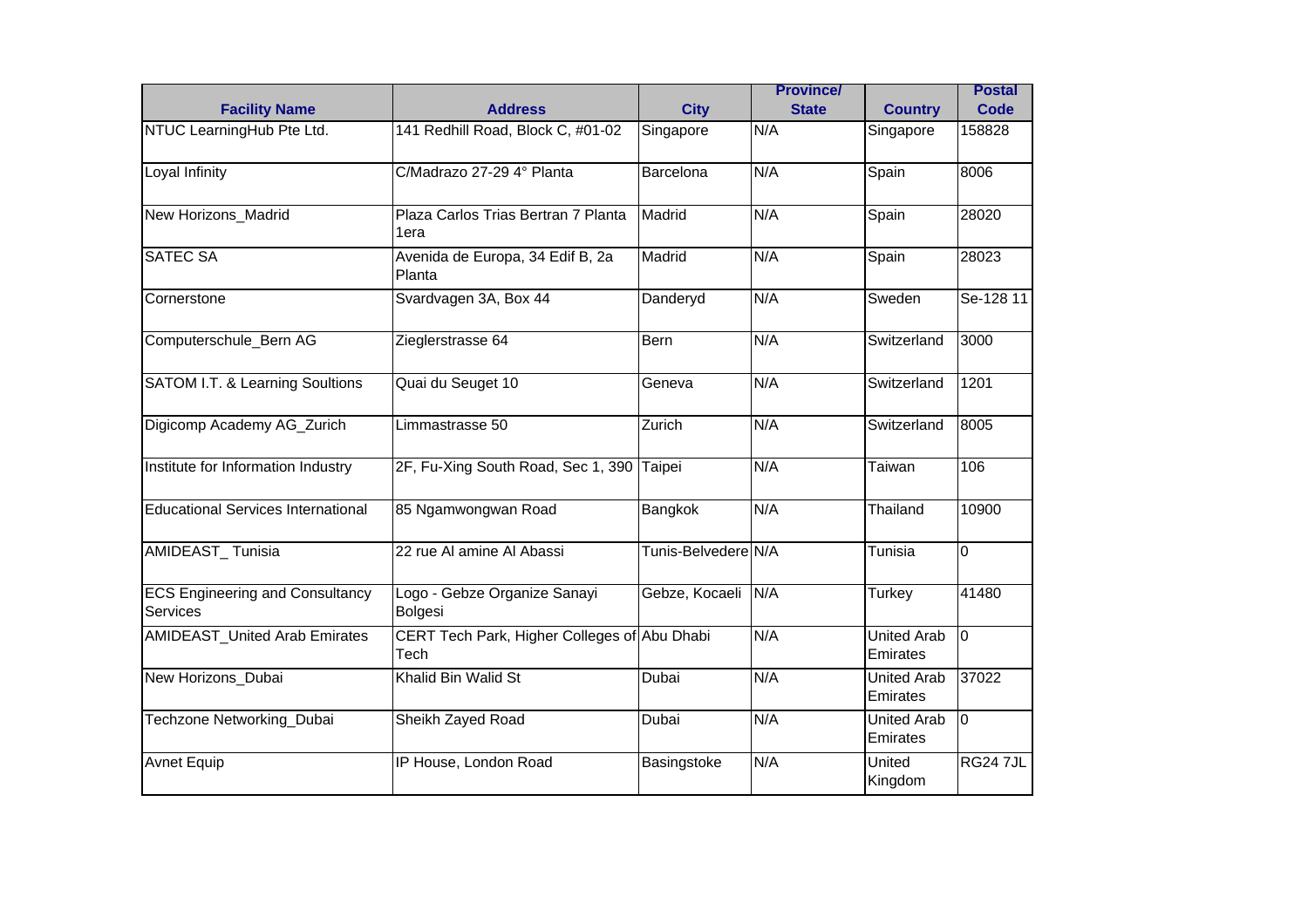|                                                            |                                           |                           | <b>Province/</b> |                          | <b>Postal</b>  |
|------------------------------------------------------------|-------------------------------------------|---------------------------|------------------|--------------------------|----------------|
| <b>Facility Name</b>                                       | <b>Address</b>                            | <b>City</b>               | <b>State</b>     | <b>Country</b>           | Code           |
| New Horizons_Belfast                                       | Unit 3 Forestgrove                        | <b>Belfast</b>            | N/A              | United<br>Kingdom        | BT8 6AW        |
| Sharp Development Solutions, Ltd.                          | 125 Roman Road                            | Bethnal Green,<br>London  | N/A              | United<br>Kingdom        | <b>E2 0QN</b>  |
| eastend community academy                                  | 1403 Gallowgate                           | Glasgow                   | N/A              | <b>United</b><br>Kingdom | G31 4EU        |
| Seetec                                                     | Main Road                                 | Hockley, Essex            | N/A              | United<br>Kingdom        | <b>SS5 4RG</b> |
| Infotech Support Limited (UK)                              | 262 Twickenam Road                        | Isleworth,<br>London      | N/A              | United<br>Kingdom        | TW7 7DT        |
| Drake Intl_London                                          | 20 Lower Regent Street, Dorland<br>House  | London                    | N/A              | United<br>Kingdom        | SW1Y<br>4PH    |
| <b>Online Learning Centre</b>                              | 19b School Road                           | Sale,<br>Manchester       | N/A              | United<br>Kingdom        | <b>M337XX</b>  |
| The Training Foundry_Sheffield<br><b>Hallam University</b> | 153 Arundel Street                        | South Yorkshire N/A       |                  | <b>United</b><br>Kingdom | <b>S1 2NU</b>  |
| OneTech (UK) Ltd.                                          | First Floor, 12 Cheapside, High<br>Road   | <b>Wood Green</b>         | N/A              | United<br>Kingdom        | <b>N22 6HH</b> |
| AMIDEAST_Aden-Yemen                                        | 162 Miswat St (near Chinese<br>Consulate) | Aden Republic<br>of Yemen | N/A              | Yemen                    | $\Omega$       |
| AMIDEAST_Sana'a-Yemen                                      | Off Algiers St. (near Tunisan<br>Embassy) | Sana'a                    | N/A              | Yemen                    | $\Omega$       |
| Lawson State Community College                             | 3060 Wilson Road, SW                      | Birmingham                | Alabama          | United<br><b>States</b>  | 35221          |
| Dynetics, Inc                                              | 1002 Explorer Blvd.                       | Huntsville                | Alabama          | United<br><b>States</b>  | 35806          |
| <b>Mobile Technical Institute</b>                          | 1301 Azalea Road                          | <b>Mobile</b>             | Alabama          | United<br><b>States</b>  | 36693          |
| Alaska Computer Essentials                                 | 2511 Sentry Drive                         | Anchorage                 | Alaska           | United<br><b>States</b>  | 99507          |
| <b>Wayland Baptist</b><br>University_Anchorage Campus      | 7801 E. 32nd Avenue                       | Anchorage                 | Alaska           | United<br><b>States</b>  | 99504          |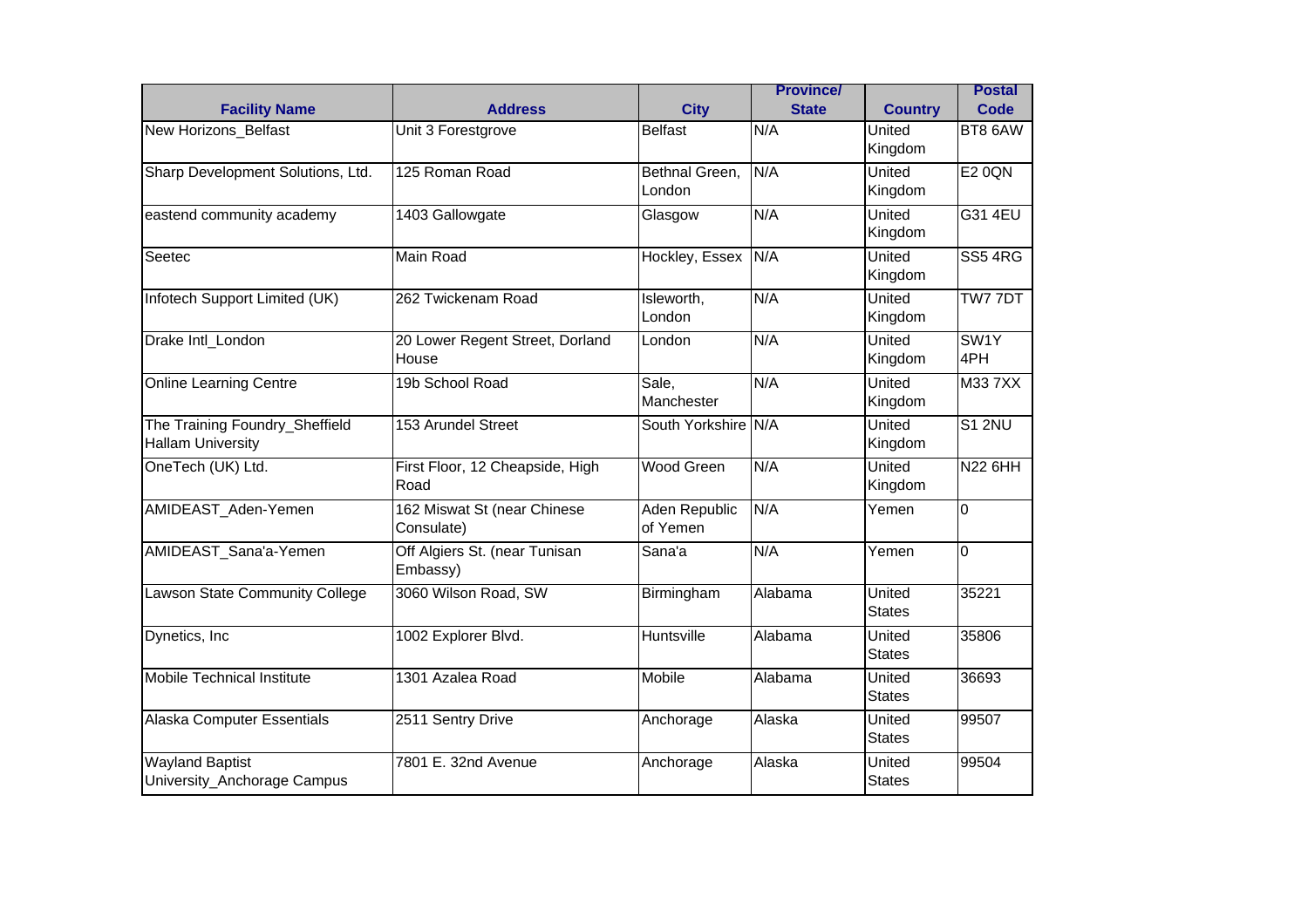| <b>Facility Name</b>                               | <b>Address</b>            | <b>City</b>  | <b>Province/</b><br><b>State</b> | <b>Country</b>          | <b>Postal</b><br>Code |
|----------------------------------------------------|---------------------------|--------------|----------------------------------|-------------------------|-----------------------|
| <b>Gateway Community College</b>                   | 108 North 40th Street     | Phoenix      | Arizona                          | United<br><b>States</b> | 85034                 |
| <b>Phoenix College</b>                             | 1202 W. Thomas Road       | Phoenix      | Arizona                          | United<br><b>States</b> | 85013                 |
| University of Arizona South                        | 1140 North Colombo Avenue | Sierra Vista | Arizona                          | United<br><b>States</b> | 85635                 |
| Rio Salado College                                 | 2323 W. 14th Street       | Tempe        | Arizona                          | United<br><b>States</b> | 85281                 |
| New Horizons_Tucson                                | 6377E Tanque Verde Road   | Tucson       | Arizona                          | United<br><b>States</b> | 85715                 |
| Northwest Arkansas Community<br>College            | One College Drive         | Bentonville  | Arkansas                         | United<br><b>States</b> | 72712                 |
| University of Arkansas                             | 700 Hotz Hall             | Fayetteville | Arkansas                         | United<br><b>States</b> | 72701                 |
| Bakersfield College_Assessment<br>Center           | 1801 Panorama Drive       | Bakersfield  | California                       | United<br><b>States</b> | 93305                 |
| Wise Guys PC_Modesto                               | 3641 Mitchell Road        | Ceres        | California                       | United<br><b>States</b> | 95307                 |
| Unitek Information Systems, Inc.                   | 4670 Auto Mall Parkway    | Fremont      | California                       | United<br><b>States</b> | 94538                 |
| Cal State University_Fresno - Office<br>of Testing | 5300 North Campus Dr.     | Fresno       | California                       | United<br>States        | 93740                 |
| <b>Integrated Digital Technology</b>               | 1501 S. Brand Boulevard   | Glendale     | California                       | United<br><b>States</b> | 91204                 |
| Irvine Valley College                              | 5500 Irvine Center Drive  | Irvine       | California                       | United<br><b>States</b> | 92618                 |
| ISInc.                                             | 2554 Millcreek Drive      | Sacramento   | California                       | United<br><b>States</b> | 95833                 |
| Sky Walk, Inc                                      | 6151 Freeport Boulevard   | Sacramento   | California                       | United<br><b>States</b> | 95822                 |
| AcademyX_Sacramento                                | 180 Promenade Circle      | Sacramento   | California                       | United<br><b>States</b> | 95834                 |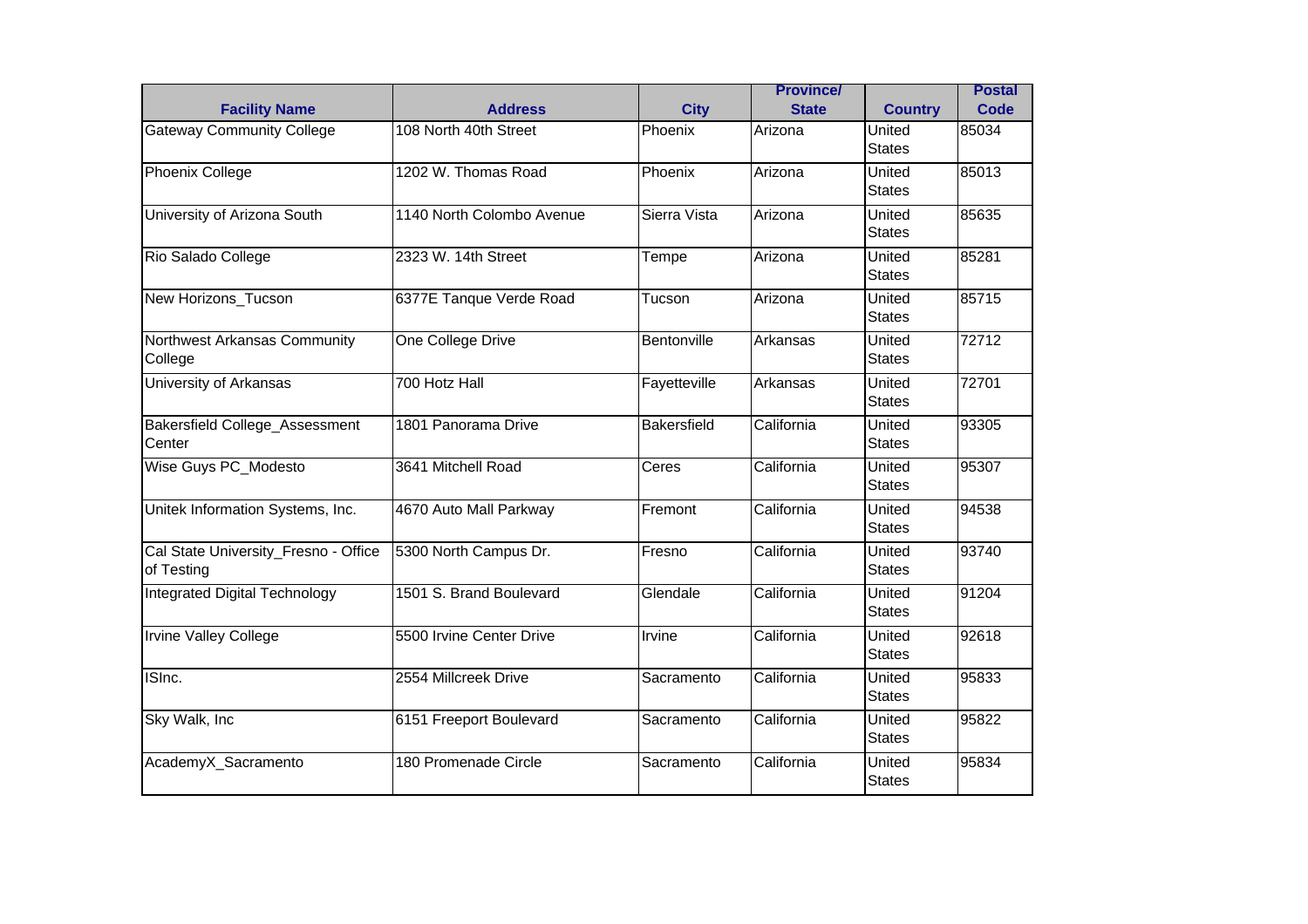|                                                             |                            |                     | <b>Province/</b> |                                | <b>Postal</b>  |
|-------------------------------------------------------------|----------------------------|---------------------|------------------|--------------------------------|----------------|
| <b>Facility Name</b>                                        | <b>Address</b>             | <b>City</b>         | <b>State</b>     | <b>Country</b>                 | Code           |
| San Diego State University_San<br>Diego                     | 5500 Campanile Dr          | San Diego           | California       | United<br><b>States</b>        | 92115          |
| AcademyX_San Francisco                                      | 601 Montgomery Street      | San Francisco       | California       | United<br><b>States</b>        | 94111          |
| A & A Computers, Inc.                                       | 1900 Wyatt Drive           | Santa Clara         | California       | United<br><b>States</b>        | 95054          |
| Allan Hancock College                                       | 800 South College Drive    | Santa Maria         | California       | United<br><b>States</b>        | 93454          |
| V1 Pilot Supplies                                           | 3155 Donald Douglas Loop S | Santa Monica        | California       | United<br><b>States</b>        | 90405          |
| <b>ATG Testing Center</b>                                   | 14402 Haynes Street        | Van Nuys            | California       | United<br><b>States</b>        | 91401          |
| TestProCenter, Inc.                                         | 7395 S. Peoria Street      | Centennial          | Colorado         | United<br><b>States</b>        | 80112          |
| <b>Regis University</b>                                     | 3333 Regis Boulevard       | Denver              | Colorado         | United<br><b>States</b>        | 80221-<br>1099 |
| Colorado State<br>University_Counseling Center              | 8010 Campus Delivery       | <b>Fort Collins</b> | Colorado         | United<br><b>States</b>        | 80523-<br>8010 |
| University of Northern Colorado -<br><b>Career Services</b> | 2045 10th Avenue           | Greeley             | Colorado         | United<br><b>States</b>        | 80639          |
| <b>Pueblo Community College</b>                             | 900 W Orman Avenue         | Pueblo              | Colorado         | United<br><b>States</b>        | 81004          |
| <b>SAIsoft LLC</b>                                          | 146 Wyllys Street          | Hartford            | Connecticut      | United<br><b>States</b>        | 6106           |
| <b>Today's Tec</b>                                          | 10 Alexander Drive         | Wallingford         | Connecticut      | <b>United</b><br><b>States</b> | 6492           |
| <b>Delaware State University</b>                            | 1200 N Dupont Hwy          | Dover               | Delaware         | United<br><b>States</b>        | 19901          |
| <b>Delaware Technical Community</b><br>College              | Route 18 Seashore Hwy      | Georgetown          | Delaware         | United<br><b>States</b>        | 19947          |
| Alpha Tel Inc.                                              | 6 Denny Road               | Wilmington          | Delaware         | United<br><b>States</b>        | 19809          |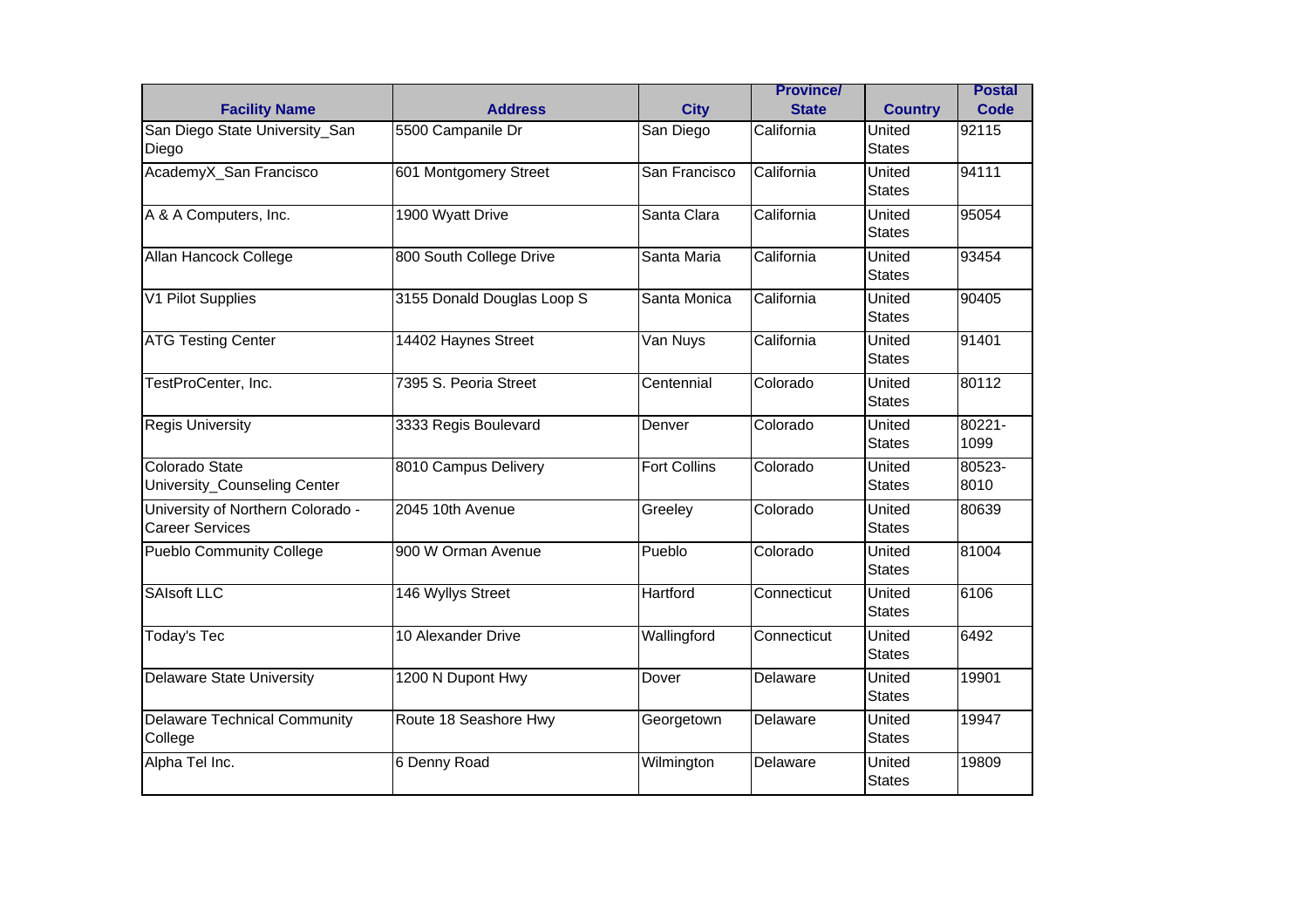| <b>Facility Name</b>                                       | <b>Address</b>            | <b>City</b>               | <b>Province/</b><br><b>State</b> | <b>Country</b>          | <b>Postal</b><br>Code |
|------------------------------------------------------------|---------------------------|---------------------------|----------------------------------|-------------------------|-----------------------|
| <b>Brandywine Executive Center</b>                         | 1521 Concord Pike         | Wilmington                | Delaware                         | United<br><b>States</b> | 19803                 |
| Florida Atlantic University_Boca<br>Raton                  | 777 Glades Road           | <b>Boca Raton</b>         | Florida                          | United<br><b>States</b> | $33431 -$<br>0991     |
| Florida Community College South<br>Campus                  | 11901 Beach Boulevard     | Jacksonville              | Florida                          | United<br><b>States</b> | 32246                 |
| Florida Community College_Open<br>Campus                   | 601 West State Street     | Jacksonville              | Florida                          | United<br><b>States</b> | 32202                 |
| <b>Barry University_Miami</b>                              | 8390 NW 53 Street         | Miami                     | Florida                          | United<br><b>States</b> | 33166                 |
| <b>PRC Career Center</b>                                   | 12875 N.E. 14th Avenue    | North Miami               | Florida                          | United<br><b>States</b> | 33161                 |
| Valencia Enterprises                                       | 2411 Sand Lake Road       | Orlando                   | Florida                          | United<br><b>States</b> | 32809                 |
| Barry University_PalmBeach<br>Gardens                      | 9123 N. Military Trail    | Palm Beach<br>Gardens     | Florida                          | United<br><b>States</b> | 33410                 |
| <b>Barry University_Pembroke Pines</b>                     | 18055 NW 8th Street       | Pembroke<br>Pines         | Florida                          | United<br><b>States</b> | 33029                 |
| University of West Florida_Sacred<br><b>Heart Hospital</b> | 5149 North 9th Avenue     | Pensacola                 | Florida                          | United<br><b>States</b> | 32504                 |
| <b>TechNet Training Centers</b>                            | 10707 - 66th Street North | <b>Pinellas Park</b>      | Florida                          | United<br><b>States</b> | 33782                 |
| Sarasota County Technical Institute                        | 4748 Beneva Road          | Sarasota                  | Florida                          | United<br><b>States</b> | 34233                 |
| Center for Technology Training                             | 1300 N. West Shore Blvd.  | Tampa                     | Florida                          | United<br><b>States</b> | 33607                 |
| <b>CompTEC Computer Career Center</b>                      | 1750 N. FloridaMango Road | <b>West Palm</b><br>Beach | Florida                          | United<br><b>States</b> | 33409                 |
| University of Georgia                                      | 825 Lumpkin Street        | Athens                    | Georgia                          | United<br><b>States</b> | 30602                 |
| Advanced Technology Group Inc                              | 5600 Roswell Road         | Atlanta                   | Georgia                          | United<br><b>States</b> | 30342                 |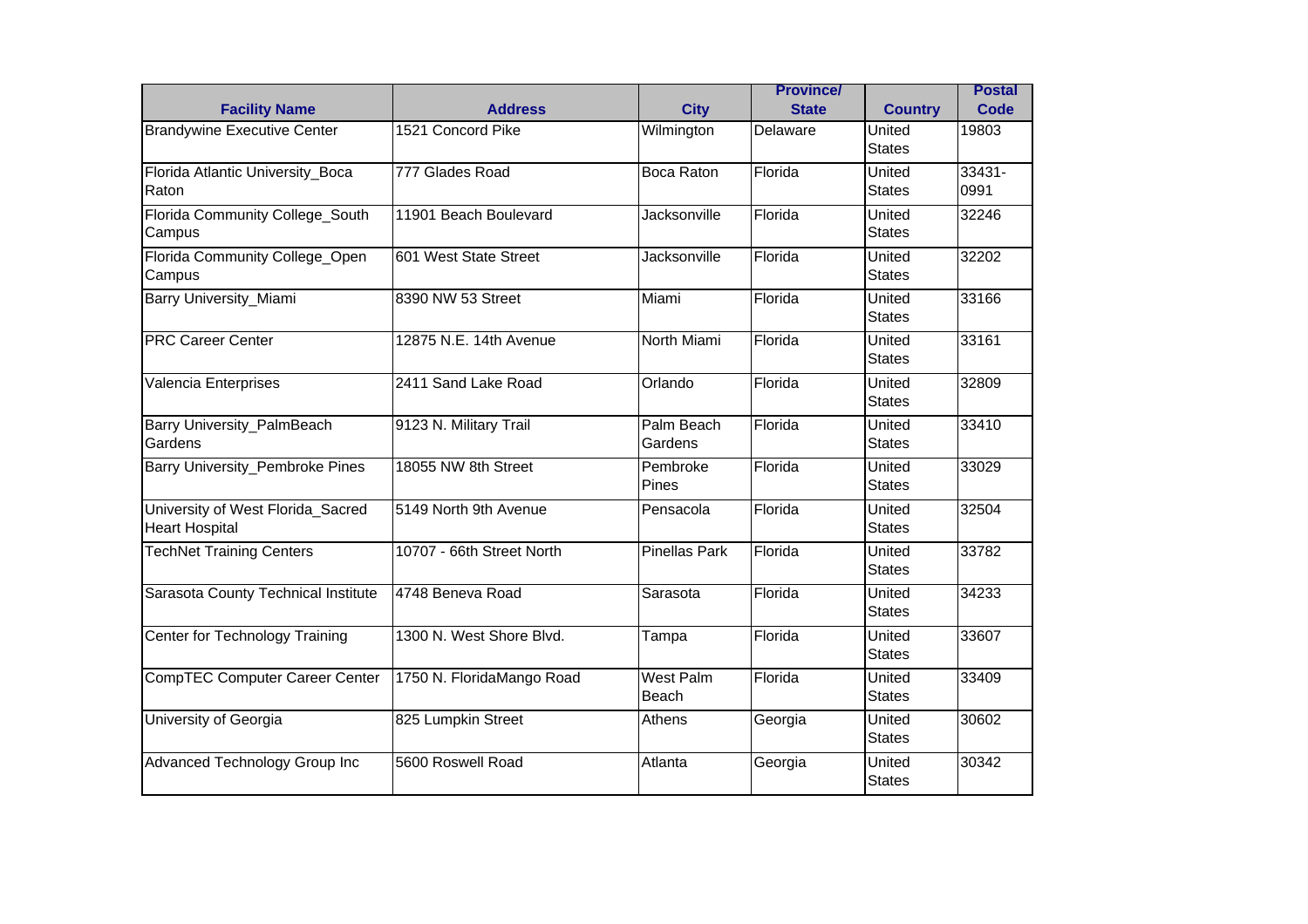| <b>Facility Name</b>                                      | <b>Address</b>            | <b>City</b>        | <b>Province/</b><br><b>State</b> | <b>Country</b>          | <b>Postal</b><br>Code |
|-----------------------------------------------------------|---------------------------|--------------------|----------------------------------|-------------------------|-----------------------|
| Georgia State University                                  | 75 Piedmont Avenue NE     | Atlanta            | Georgia                          | United<br><b>States</b> | 30303                 |
| <b>Augusta State University</b>                           | 2500 Walton Way           | Augusta            | Georgia                          | United<br><b>States</b> | 30904-<br>2200        |
| <b>Forbes Testing Center</b>                              | 3906 Wrightsboro Road     | Augusta            | Georgia                          | United<br><b>States</b> | 30909                 |
| Columbus State University                                 | 4225 University Avenue    | Columbus           | Georgia                          | United<br><b>States</b> | 31907-<br>5645        |
| <b>Columbus Technical College</b>                         | 928 Manchester Expressway | Columbus           | Georgia                          | United<br><b>States</b> | 31904                 |
| <b>CED Solutions</b>                                      | 1640 Powers Ferry Road    | Marietta           | Georgia                          | United<br><b>States</b> | 30067                 |
| <b>Technology Center Inc</b>                              | 6000 Unity Drive          | Norcross           | Georgia                          | United<br><b>States</b> | 30071                 |
| Amitrace                                                  | 1110 Satellite Blvd NW    | Suwanee            | Georgia                          | United<br><b>States</b> | 30024                 |
| New Horizons CLC_Hawaii                                   | 1585 Kapiolani Boulevard  | Honolulu           | Hawaii                           | United<br><b>States</b> | 96814                 |
| Executrain of Idaho                                       | 10051 W. Emerald Street   | <b>Boise</b>       | Idaho                            | United<br><b>States</b> | 83704                 |
| Idaho State University Idaho Falls                        | 1784 Science Center Drive | <b>Idaho Falls</b> | Idaho                            | United<br><b>States</b> | 83402                 |
| University of Idaho Counseling &<br><b>Testing Center</b> | 1210 S Blake Avenue       | Moscow             | Idaho                            | United<br><b>States</b> | 83844                 |
| Idaho State University_Pocatello                          | 1001 S. 8th Avenue        | Pocatello          | Idaho                            | United<br><b>States</b> | 83209                 |
| PlanetEd Technologies, Inc.                               | 301 S. Prospect Road      | Bloomington        | Illinois                         | United<br><b>States</b> | 61702                 |
| New Horizons_Chicago Downtown                             | 200 W Monroe Street       | Chicago            | <b>Illinois</b>                  | United<br><b>States</b> | 60606                 |
| American Social Services of Uptown<br>Ltd                 | 4554 N. Broadway Street   | Chicago            | <b>Illinois</b>                  | United<br><b>States</b> | 60640                 |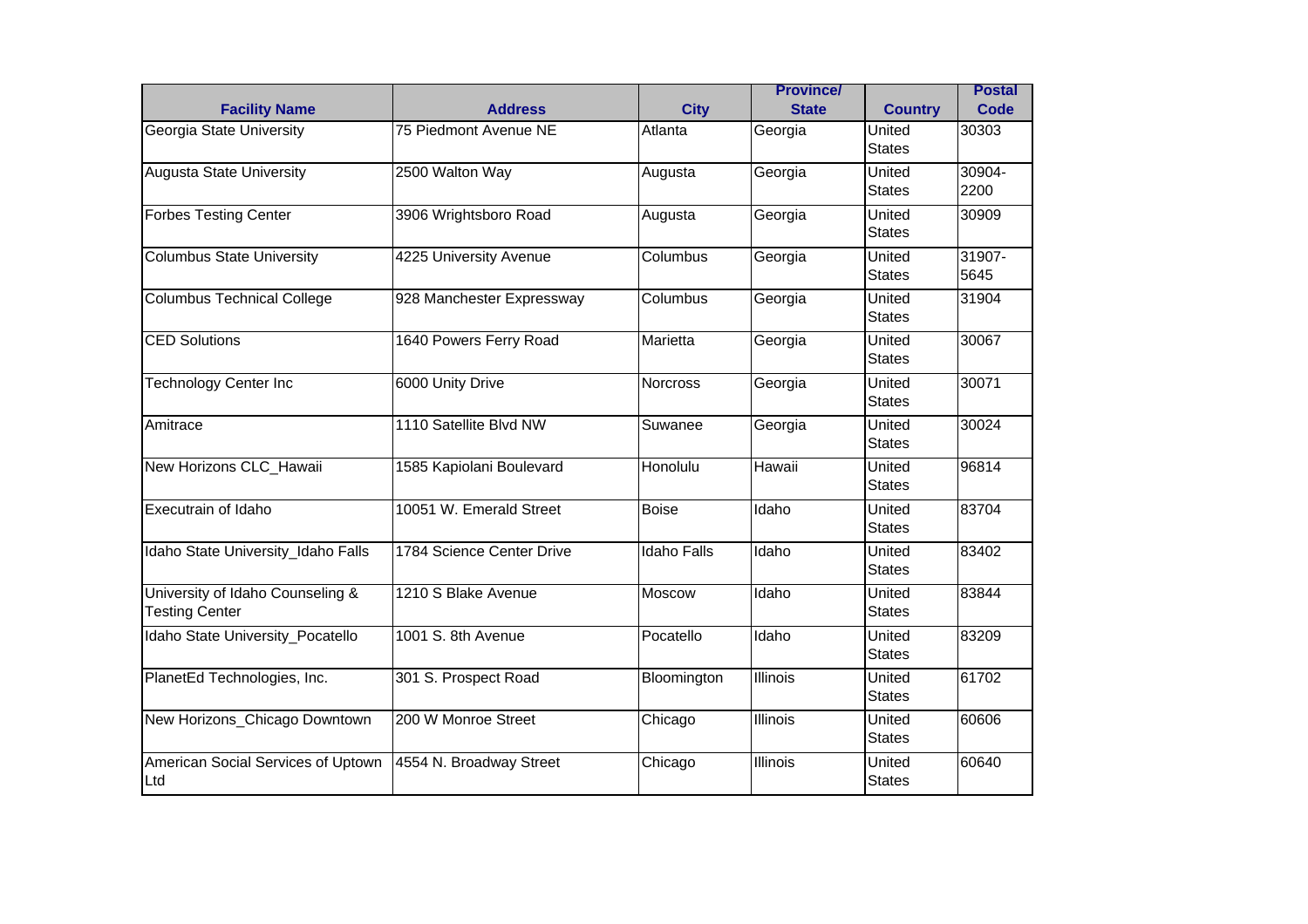| <b>Facility Name</b>                              | <b>Address</b>             | <b>City</b>        | <b>Province/</b><br><b>State</b> | <b>Country</b>          | <b>Postal</b><br>Code |
|---------------------------------------------------|----------------------------|--------------------|----------------------------------|-------------------------|-----------------------|
| Vocamotive Inc.                                   | 120 E. Ogden Avenue        | Hinsdale           | <b>Illinois</b>                  | United<br><b>States</b> | 60521                 |
| Microbyte International, Inc.                     | 1771 W. Diehl Road         | Naperville         | <b>Illinois</b>                  | United<br><b>States</b> | 60563                 |
| Secure Data, Inc.                                 | 311 S. Lincoln Drive       | O'Fallon           | Illinois                         | United<br><b>States</b> | 62269                 |
| Illinois Central College_Downtown<br>Campus       | 115 SW Adams Street        | Peoria             | <b>Illinois</b>                  | United<br><b>States</b> | 61635                 |
| New Horizons_Chicago-Rosemont                     | 8550 W. Bryn Mawr Avenue   | Rosemont           | <b>Illinois</b>                  | United<br><b>States</b> | 60631                 |
| Oakton Community College - Ray<br>Harstein Campus | 7701 N Lincoln Ave         | <b>Skokie</b>      | Illinois                         | United<br><b>States</b> | 60077                 |
| <b>Ivy Tech Community</b><br>College_Bloomington  | 200 Daniels Way            | Bloomington        | Indiana                          | United<br><b>States</b> | 47404                 |
| Ivy Tech Community<br>College_Columbus            | 4475 Central Ave.          | Columbus           | Indiana                          | United<br><b>States</b> | 47203                 |
| <b>Ivy Tech Community</b><br>College_Evansville   | 3401 North First Avenue    | Evansville         | Indiana                          | United<br><b>States</b> | 47710                 |
| Ivy Tech Community College_Gary                   | 1440 E 35th Avenue         | Gary               | Indiana                          | United<br><b>States</b> | 46409                 |
| <b>Ivy Tech Community</b><br>College_Indianapolis | 9301 E. 59th Street        | Indianapolis       | Indiana                          | United<br><b>States</b> | 46216                 |
| <b>Ivy Tech Community</b><br>College_Kokomo       | 1701 Touby Pike            | Kokomo             | Indiana                          | United<br><b>States</b> | 46903                 |
| Ivy Tech Community<br>College_Lafayette           | 3101 S Creasy Lane         | Lafayette          | Indiana                          | United<br><b>States</b> | 47903                 |
| <b>Ivy Tech Community</b><br>College_Sellersburg  | 8204 Highway 311           | Sellersburg        | Indiana                          | United<br><b>States</b> | 47172                 |
| Ivy Tech Community College_South<br>Bend          | 220 Dean Johnson Boulevard | South Bend         | Indiana                          | United<br><b>States</b> | 46601                 |
| Ivy Tech Community College_Terre<br>Haute         | 1700 East Industrial Dr    | <b>Terre Haute</b> | Indiana                          | United<br><b>States</b> | 47802                 |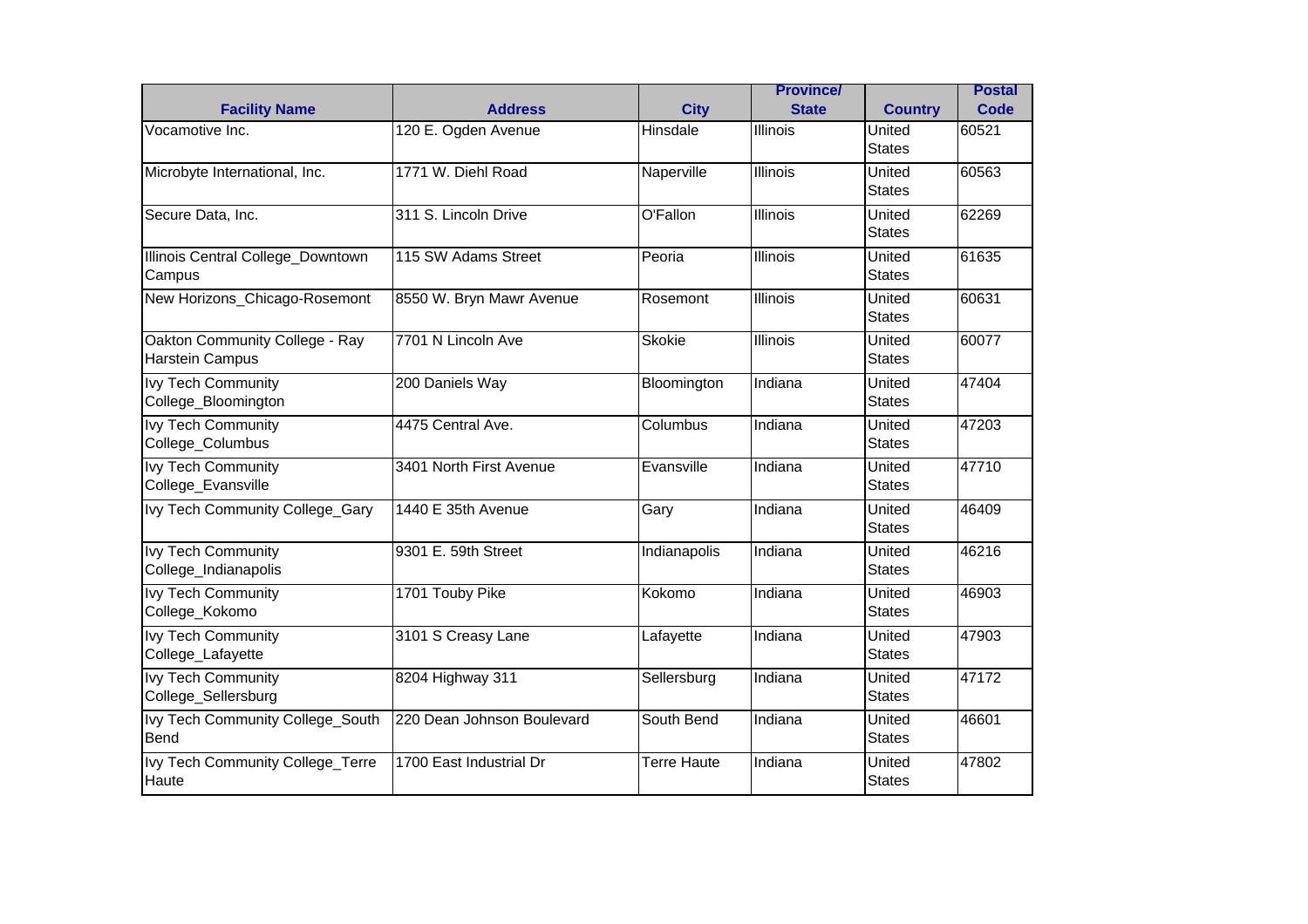|                                                       |                             |                     | <b>Province/</b> |                         | <b>Postal</b>  |
|-------------------------------------------------------|-----------------------------|---------------------|------------------|-------------------------|----------------|
| <b>Facility Name</b>                                  | <b>Address</b>              | <b>City</b>         | <b>State</b>     | <b>Country</b>          | Code           |
| <b>Kirkwood Test Center</b>                           | 6301 Kirkwood Boullevard SW | <b>Cedar Rapids</b> | lowa             | United<br><b>States</b> | 52404          |
| Sylvan Learning Center_Sioux City                     | 5001 Sergeant Road          | Sioux City          | lowa             | United<br><b>States</b> | 51106          |
| New Horizons Des Moines                               | 6200 Aurora Avenue          | Urbandale           | lowa             | United<br><b>States</b> | 50322          |
| <b>Garden City Community College</b>                  | 801 Campus Drive            | Garden City         | Kansas           | United<br><b>States</b> | 67846          |
| <b>Hutchinson Community</b><br>College_Hutchinson     | 1300 N Plum Street          | Hutchinson          | Kansas           | United<br><b>States</b> | 67501          |
| <b>Centrig Training</b>                               | 8700 State Line Road        | Leawood             | Kansas           | United<br><b>States</b> | 66206          |
| Salina Area Technical College                         | 2562 Centennial Rd.         | Salina              | Kansas           | United<br><b>States</b> | 67401          |
| <b>EZ-PC LLC</b>                                      | 2121 SW Wanamaker           | Topeka              | Kansas           | United<br><b>States</b> | 66614          |
| <b>Wichita State University</b>                       | 1845 N. Fairmount Street    | Wichita             | Kansas           | United<br><b>States</b> | 67260-<br>0091 |
| <b>Hutchinson Community</b><br>College_Wichita        | 7603 E Pawnee               | Wichita             | Kansas           | United<br><b>States</b> | 67207          |
| <b>Gateway Community and Technical</b><br>College     | 1025 Amsterdam Road         | Covington           | Kentucky         | United<br><b>States</b> | 41011          |
| New Horizons_Lexington                                | 1050 Chinoe Road            | Lexington           | Kentucky         | United<br><b>States</b> | 40502          |
| Jefferson Community & Technical<br>College            | 101 W. Broadway             | Louisville          | Kentucky         | United<br><b>States</b> | 40202          |
| University of Louisville                              | 106 E Brandeis              | Louisville          | Kentucky         | United<br><b>States</b> | 40292          |
| <b>Bossier Parish Community</b><br>College_ACT Center | 6220 East Texas Street      | <b>Bossier City</b> | Louisiana        | United<br><b>States</b> | 71111          |
| <b>Tal-Ton Testing Center</b>                         | 210 John Glenn Drive        | Lafayette           | Louisiana        | United<br><b>States</b> | 70508          |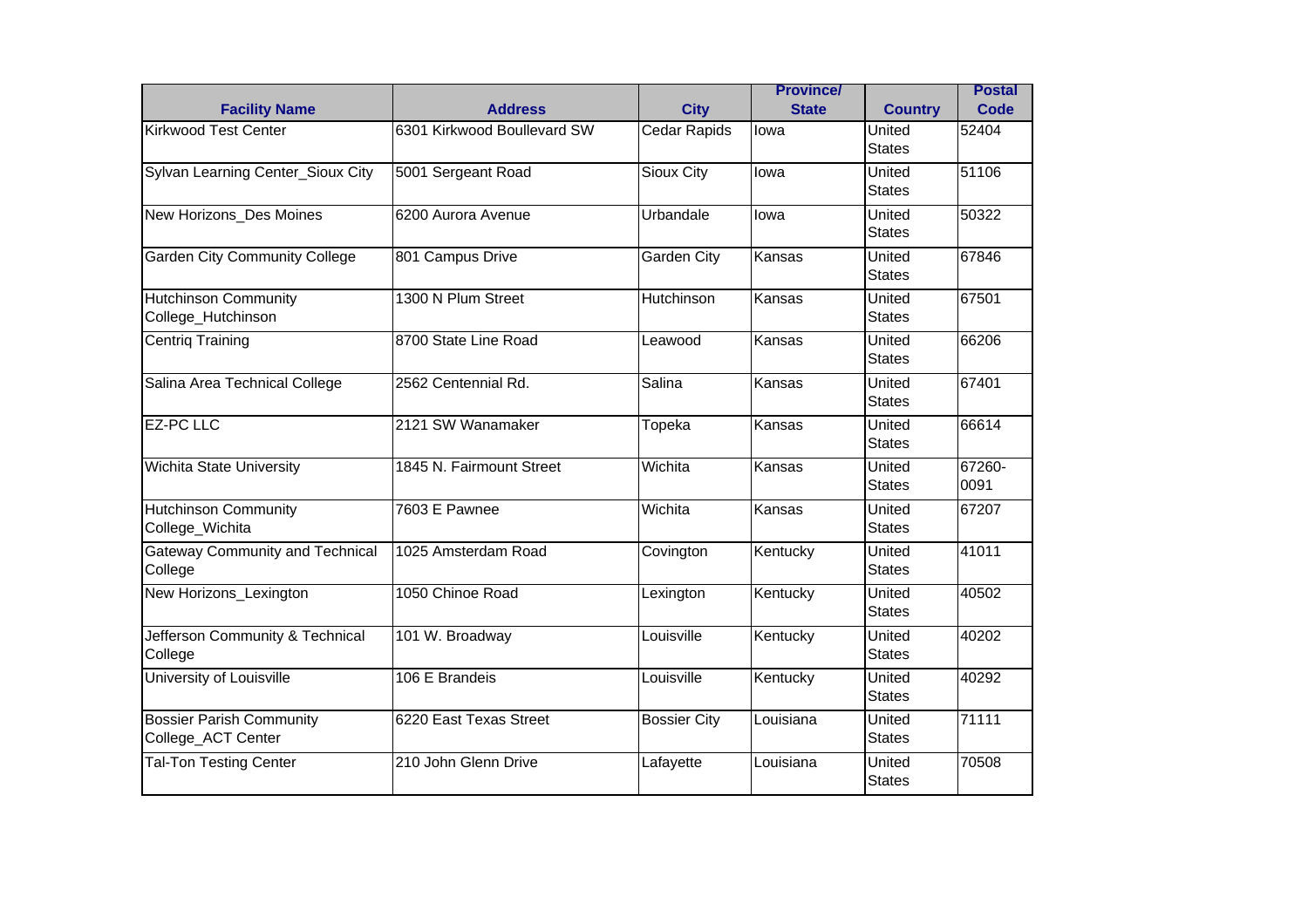|                                                                            | <b>Address</b>            | <b>City</b>         | <b>Province/</b><br><b>State</b> |                          | <b>Postal</b><br>Code |
|----------------------------------------------------------------------------|---------------------------|---------------------|----------------------------------|--------------------------|-----------------------|
| <b>Facility Name</b><br><b>Adaptive Assessment Services</b>                | 618 Belle Terre Boulevard | LaPlace             | Louisiana                        | <b>Country</b><br>United | 70068                 |
|                                                                            |                           |                     |                                  | <b>States</b>            |                       |
| Virtual Managed Solutions, LLC.                                            | 52 Sweden Street          | Caribou             | Maine                            | United<br><b>States</b>  | 4736                  |
| <b>Information Network Technology</b><br>Group Inc_Baltimore               | 3700 Koppers Street       | Baltimore           | Maryland                         | United<br><b>States</b>  | 21227                 |
| Harford Community College, Test<br>Center                                  | 401 Thomas Run Road       | <b>Bel Air</b>      | Maryland                         | United<br><b>States</b>  | 21015                 |
| <b>ALP</b> International                                                   | 4350 East-West Hwy        | Bethesda            | Maryland                         | United<br><b>States</b>  | 20814                 |
| Nutech Computer Training Institute,<br>Inc.                                | 1682 E. Gude Drive        | Rockville           | Maryland                         | United<br><b>States</b>  | 20850                 |
| <b>Information Network Technology</b><br>Group Inc_Rockville               | 15204 Omega Drive         | Rockville           | Maryland                         | United<br><b>States</b>  | 20850                 |
| New Day Network, Inc.                                                      | 6660 Security Boulevard   | Woodlawn            | Maryland                         | United<br><b>States</b>  | 21207                 |
| <b>Bunker Hill Community College</b>                                       | 250 New Rutherford Avenue | <b>Boston</b>       | Massachusetts                    | United<br><b>States</b>  | 02129-<br>2925        |
| University of Massachusetts_Boston                                         | 100 Morrissey Blvd        | <b>Boston</b>       | Massachusetts                    | United<br><b>States</b>  | 2125                  |
| <b>Holyoke Community College</b>                                           | 303 Homestead Ave         | Holyoke             | Massachusetts                    | United<br><b>States</b>  | 1040                  |
| <b>Henry Ford Community College</b>                                        | 3601 Schaefer Road        | Dearborn            | Michigan                         | United<br><b>States</b>  | 48126                 |
| Davenport University_W. A. Lettinga<br>Campus                              | 6191 Kraft Avenue SE      | <b>Grand Rapids</b> | Michigan                         | United<br><b>States</b>  | 49512                 |
| New Horizons Livonia                                                       | 14115 Farmington Road     | Livonia             | Michigan                         | United<br><b>States</b>  | 48154                 |
| <b>Education and Training Connection</b>                                   | 1415 Washington Street    | Midland             | Michigan                         | United<br><b>States</b>  | 48640                 |
| Dakota County Technical College - IT 3140 Neil Armstrong Blvd.<br>Training |                           | Eagan               | Minnesota                        | United<br><b>States</b>  | 55121                 |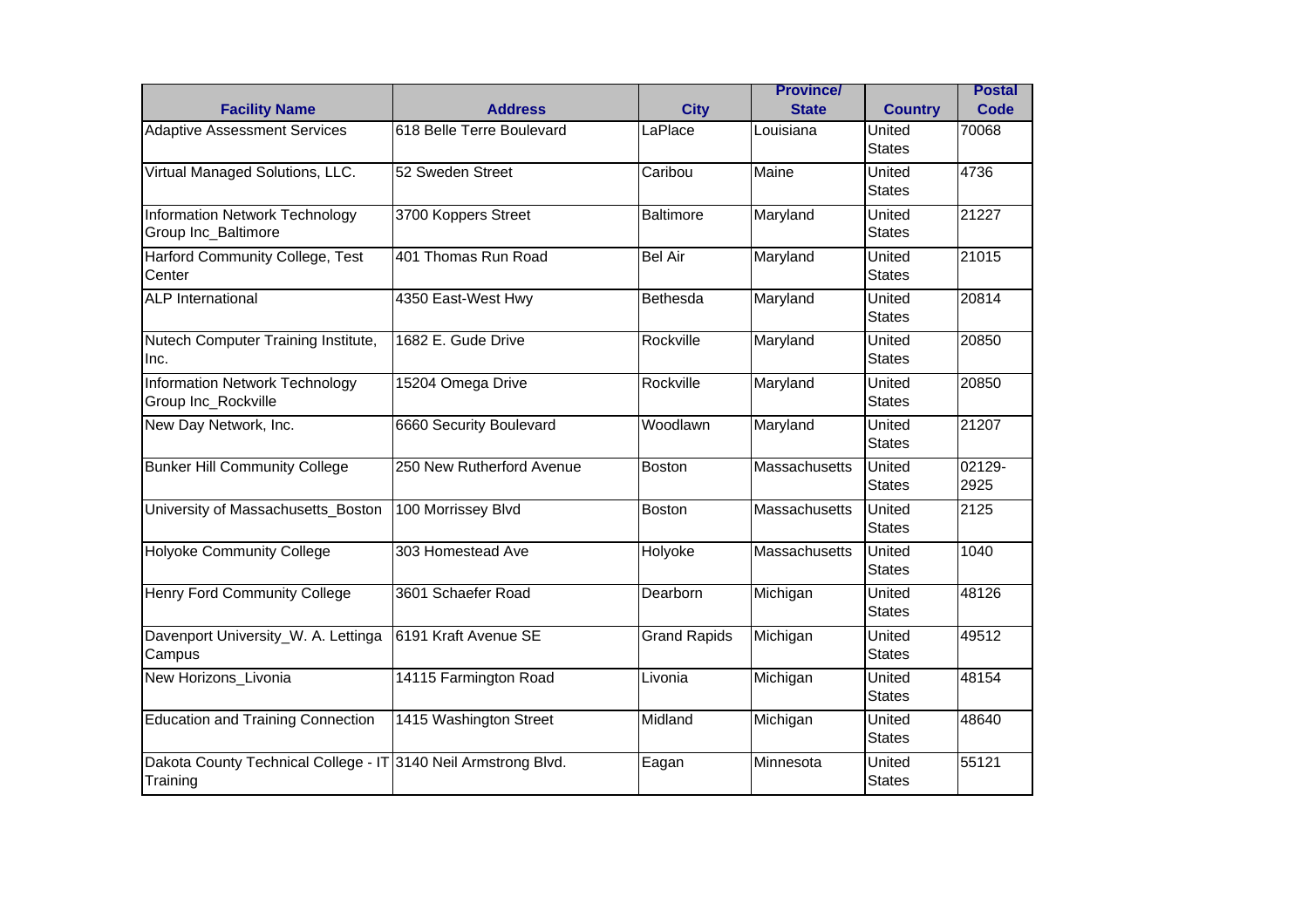|                                                                          |                          |                             | <b>Province/</b> |                                | <b>Postal</b> |
|--------------------------------------------------------------------------|--------------------------|-----------------------------|------------------|--------------------------------|---------------|
| <b>Facility Name</b>                                                     | <b>Address</b>           | <b>City</b>                 | <b>State</b>     | <b>Country</b>                 | Code          |
| <b>RZ Solutions</b>                                                      | 701 Xenia Avenue S       | <b>Golden Valley</b>        | Minnesota        | United<br><b>States</b>        | 55416         |
| The University of Minnesota Test<br>Center                               | 192 Pillsbury Drive SE   | Minneapolis                 | Minnesota        | United<br><b>States</b>        | 55455         |
| <b>Meridian Community College</b>                                        | 910 Highway 19 N         | Meridian                    | Mississippi      | United<br><b>States</b>        | 39307         |
| Mississippi State University                                             | 54 Magruder Street       | Mississippi<br><b>State</b> | Mississippi      | United<br><b>States</b>        | 39762         |
| University of Missouri_Columbia<br><b>Testing Center</b>                 | 205 Parker Hall          | Columbia                    | Missouri         | United<br><b>States</b>        | 65211         |
| Missouri State University - Springfield 901 South National<br>Counseling |                          | Springfield                 | <b>Missouri</b>  | United<br><b>States</b>        | 65897         |
| New Horizons_St. Louis                                                   | 2122 Kratky Road         | St. Louis                   | Missouri         | United<br><b>States</b>        | 63114         |
| St. Louis University, Testing Center                                     | 3840 Lindell Boulevard   | St. Louis                   | Missouri         | United<br><b>States</b>        | 63108         |
| Montana State University_Billings                                        | 3803 Central Avenue      | <b>Billings</b>             | Montana          | United<br><b>States</b>        | 59102         |
| Sylvan Learning Center_Bozeman                                           | 251 Edelweiss Drive      | Bozeman                     | Montana          | United<br><b>States</b>        | 59718         |
| 1 Staff Training_Omaha                                                   | 10846 Emmet Street       | Omaha                       | Nebraska         | United<br><b>States</b>        | 68164         |
| <b>Western Nebraska Community</b><br>College_Scottsbluff                 | 2620 College Park        | Scottsbluff                 | Nebraska         | United<br><b>States</b>        | 69361         |
| <b>Fastrax Corporation_Las Vegas</b>                                     | 6380 S. Eastern Avenue   | Las Vegas                   | Nevada           | United<br><b>States</b>        | 89119         |
| <b>Computer Training Institute</b>                                       | 1500 E. Tropicana Avenue | Las Vegas                   | Nevada           | United<br><b>States</b>        | 89119         |
| Fastrax Corporation_Reno                                                 | 3670 Grant Street        | Reno                        | Nevada           | United<br><b>States</b>        | 89509         |
| New Horizons of Northern New<br>England                                  | 460 Amherst Street       | Nashua                      | New Hampshire    | <b>United</b><br><b>States</b> | 3063          |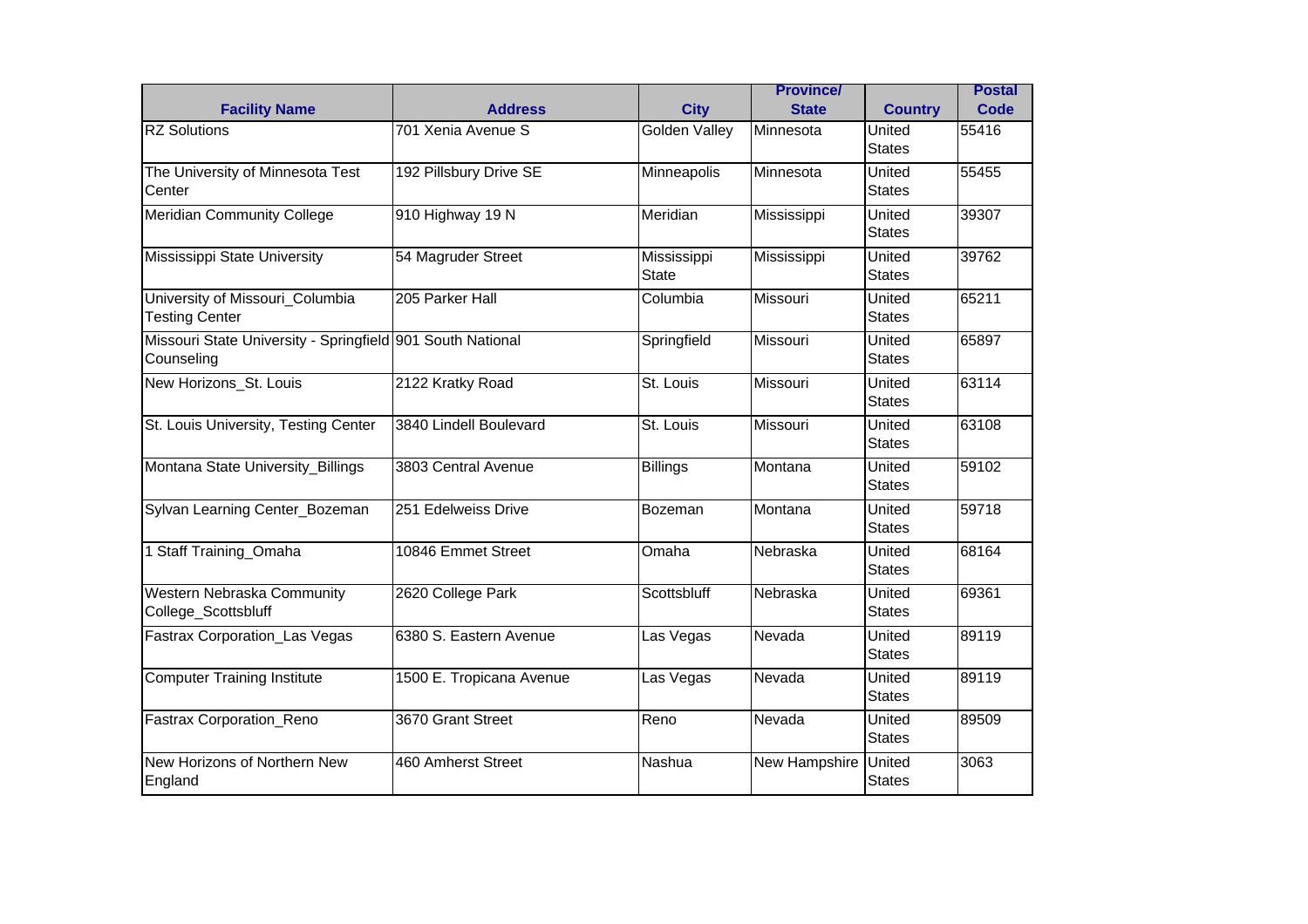|                                                    |                                      |                 | <b>Province/</b>  |                         | <b>Postal</b> |
|----------------------------------------------------|--------------------------------------|-----------------|-------------------|-------------------------|---------------|
| <b>Facility Name</b>                               | <b>Address</b>                       | <b>City</b>     | <b>State</b>      | <b>Country</b>          | Code          |
| <b>C&amp;K Training Center</b>                     | 629 Amboy Ave                        | Edison          | New Jersey        | United<br><b>States</b> | 8837          |
| CompetiWeb, Inc.                                   | 108 Baker Street                     | Maplewood       | New Jersey        | United<br><b>States</b> | 7040          |
| Humanetric LLC                                     | 1155 Route 73                        | Mt. Laurel      | New Jersey        | United<br><b>States</b> | 8054          |
| America Training Center Inc_<br>Passaic            | 625 Main Avenue                      | Passaic         | New Jersey        | United<br><b>States</b> | 7055          |
| New Horizons of New Mexico/West<br>Texas           | 6700 Jefferson Street NE             | Albuquerque     | <b>New Mexico</b> | United<br><b>States</b> | 87109         |
| University of New Mexico Continuing<br>Education   | 1634 University Boulevard NE         | Albuquerque     | New Mexico        | United<br><b>States</b> | 87102         |
| San Juan College_Testing Center                    | 4601 College Blv Room 7132 &<br>7133 | Farmington      | <b>New Mexico</b> | United<br><b>States</b> | 87402         |
| <b>DGS Enterprises</b>                             | 4 Pine West Plaza                    | Albany          | <b>New York</b>   | United<br><b>States</b> | 12205         |
| New Horizons_Albany                                | 10 Airline Drive                     | Albany          | <b>New York</b>   | United<br><b>States</b> | 12205         |
| Olmsted Institute of Business &<br>Technology      | 1170 Main Street                     | <b>Buffalo</b>  | <b>New York</b>   | United<br><b>States</b> | 14209         |
| Interserv Group, Inc.                              | 39-07 Prince Street                  | Flushing        | <b>New York</b>   | United<br><b>States</b> | 11373         |
| <b>Alliance Computing Solutions</b>                | 3660 Main Street                     | Flushing        | <b>New York</b>   | United<br><b>States</b> | 11354         |
| New Horizons_Melville                              | 1660 Walt Whitman Road               | Melville        | <b>New York</b>   | United<br><b>States</b> | 11747         |
| <b>New York Business Institute</b>                 | 124 E 40th Street                    | <b>New York</b> | <b>New York</b>   | United<br><b>States</b> | 10016         |
| <b>BOCES 2 Center For Workforce</b><br>Development | 3545 Buffalo Road                    | Rochester       | <b>New York</b>   | United<br><b>States</b> | 14624         |
| Columbia College Syracuse                          | 6001 East Molloy Road                | Syracuse        | <b>New York</b>   | United<br><b>States</b> | 13211         |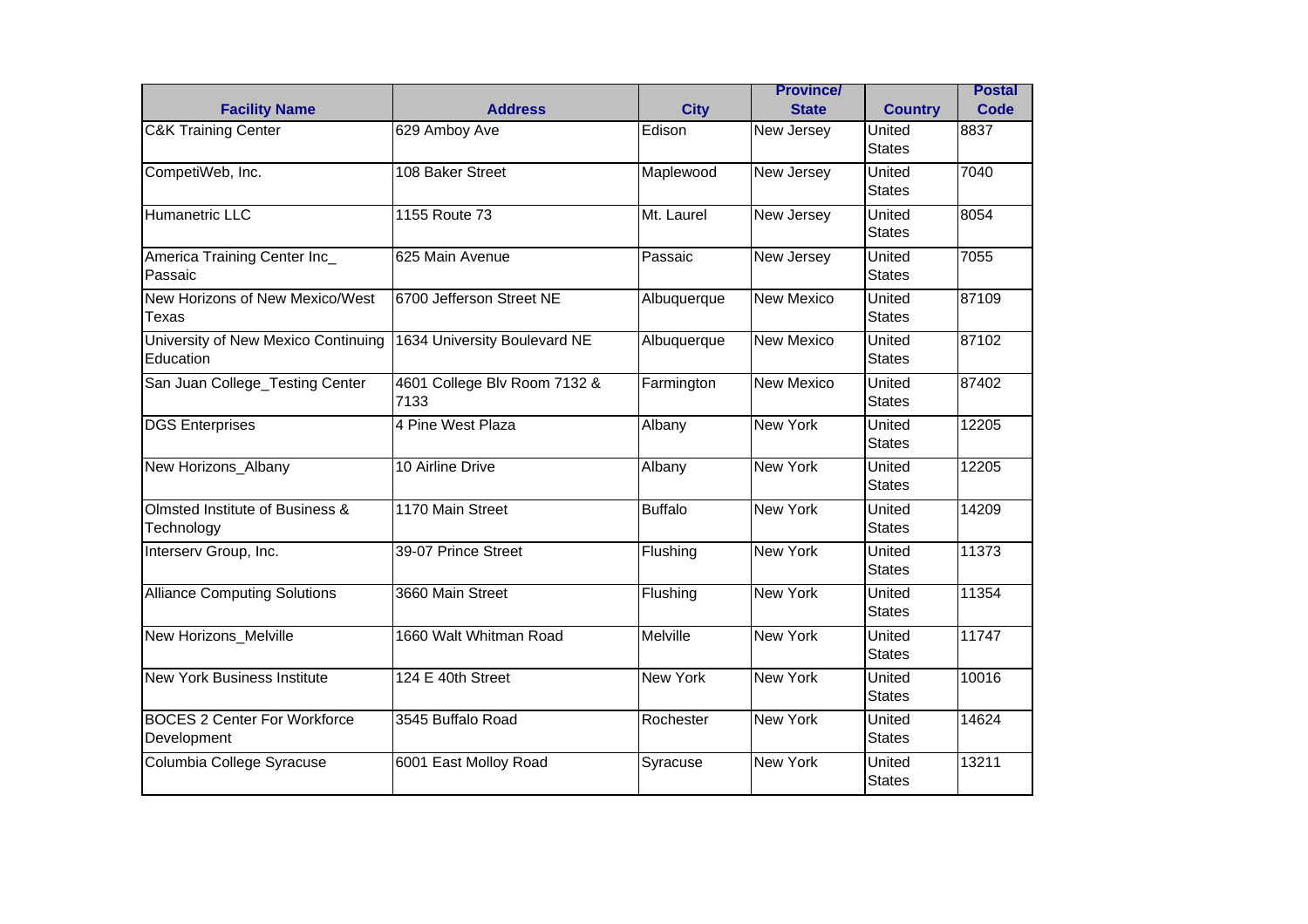|                                             |                                        |                       | <b>Province/</b> |                         | <b>Postal</b> |
|---------------------------------------------|----------------------------------------|-----------------------|------------------|-------------------------|---------------|
| <b>Facility Name</b>                        | <b>Address</b>                         | <b>City</b>           | <b>State</b>     | <b>Country</b>          | Code          |
| Jefferson-Lewis BOCES                       | 20104 State Route 3                    | Watertown             | <b>New York</b>  | United<br><b>States</b> | 13601         |
| <b>NC Elite Career Service</b>              | 132 Quade Drive                        | Cary                  | North Carolina   | United<br><b>States</b> | 27513         |
| New Horizons_Charlotte                      | 9140 Arrow Point Boulevard             | Charlotte             | North Carolina   | United<br><b>States</b> | 28273         |
| <b>Fayetteville State University</b>        | 1200 Murchison Rd                      | Fayetteville          | North Carolina   | United<br><b>States</b> | 28301         |
| IT Training & Solutions Inc                 | 114 North Elm Street                   | Greensboro            | North Carolina   | United<br><b>States</b> | 27401         |
| <b>Select Tech Solutions</b>                | 2135 North Center Street               | Hickory               | North Carolina   | United<br><b>States</b> | 28601         |
| University of North Carolina at<br>Pembroke | <b>Counseling &amp; Testing Center</b> | Pembroke              | North Carolina   | United<br><b>States</b> | 28372         |
| <b>Williston State College</b>              | 1410 University Avenue                 | Williston             | North Dakota     | United<br><b>States</b> | 58801         |
| <b>Tactix Consulting Group Inc</b>          | 4424 Carver Woods Drive                | Cincinnati            | Ohio             | United<br><b>States</b> | 45242         |
| <b>Columbus State Community College</b>     | 315 Cleveland Avenue                   | Columbus              | Ohio             | United<br><b>States</b> | 43216         |
| New Horizons Cleveland                      | 1 Infinity Corporate Centre Drive      | Garfield Heights Ohio |                  | United<br><b>States</b> | 44125         |
| <b>OmniCom Solutions Group</b>              | 3536 Central Avenue                    | Middletown            | Ohio             | United<br><b>States</b> | 45044         |
| <b>Auburn Career Center</b>                 | 8221 Auburn Road                       | Painesville           | Ohio             | United<br><b>States</b> | 44077         |
| The University of Toledo                    | 2225 Nebraska Avenue                   | Toledo                | Ohio             | United<br><b>States</b> | 43607         |
| Oklahoma Technology Institute               | 9801 Broadway Ext                      | Oklahoma City         | Oklahoma         | United<br><b>States</b> | 73114         |
| <b>Tulsa Technology Center</b>              | 801 E. 91st Street                     | Tulsa                 | Oklahoma         | United<br><b>States</b> | 74132         |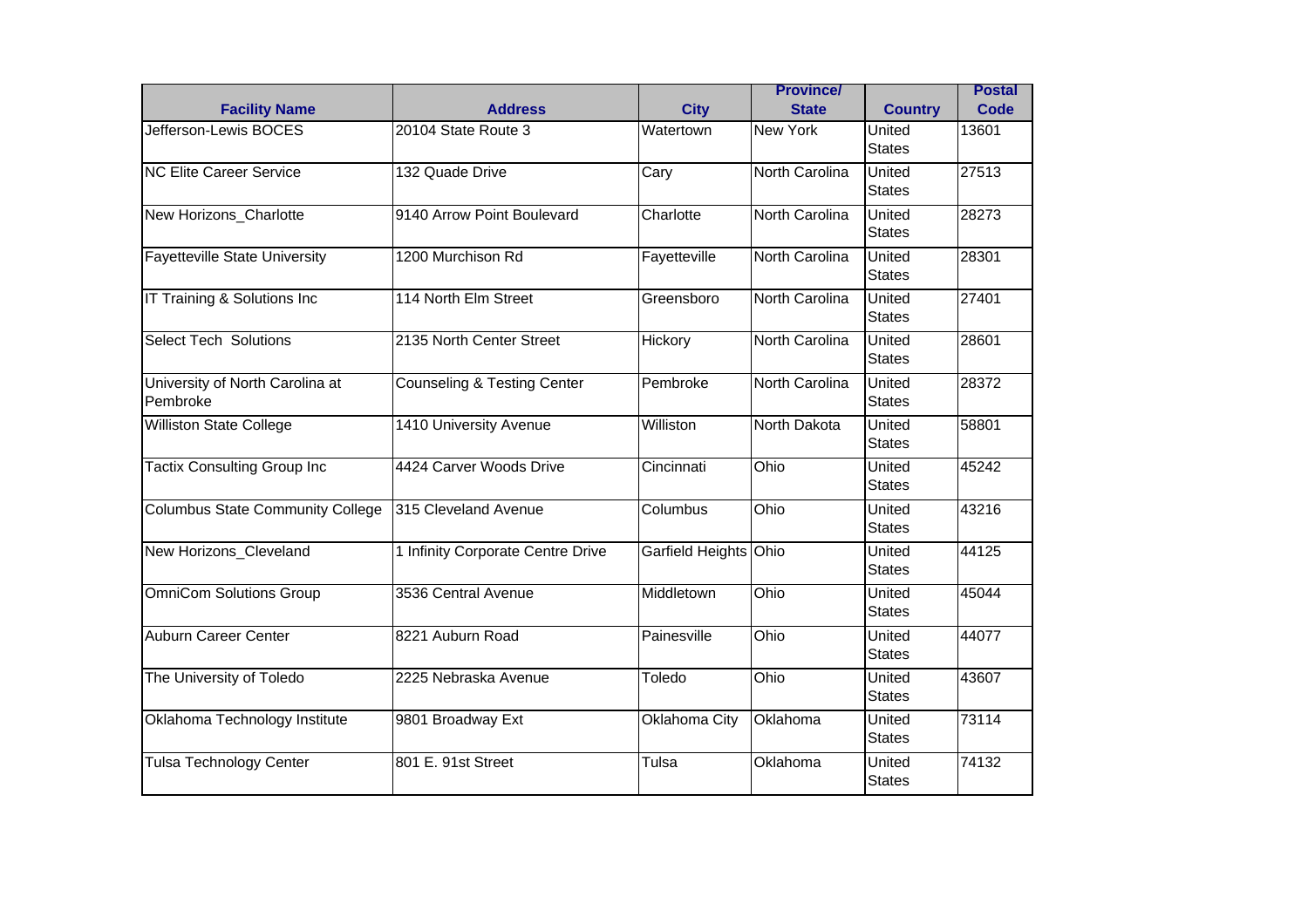|                                                         | <b>Address</b>             |                          | <b>Province/</b><br><b>State</b> |                          | <b>Postal</b><br>Code |
|---------------------------------------------------------|----------------------------|--------------------------|----------------------------------|--------------------------|-----------------------|
| <b>Facility Name</b><br>Portland Community College _    | 18624 NW Walker Road       | <b>City</b><br>Beaverton | Oregon                           | <b>Country</b><br>United | 97006                 |
| <b>Beaverton</b>                                        |                            |                          |                                  | <b>States</b>            |                       |
| University of Oregon                                    | 1590 East 13th Avenue      | Eugene                   | Oregon                           | United<br><b>States</b>  | 97403                 |
| <b>Portland Community</b><br>College_Portland-SE Water  | 1626 SE Water Avenue       | Portland                 | Oregon                           | United<br><b>States</b>  | 97214                 |
| <b>Portland State University</b>                        | 527 SW Hall Street         | Portland                 | Oregon                           | United<br><b>States</b>  | 97201                 |
| <b>Rogue Community College</b>                          | 7800 Pacific Avenue        | <b>White City</b>        | Oregon                           | United<br><b>States</b>  | 97503                 |
| New Horizons of Allentown                               | 272 Brodhead Road          | <b>Bethlehem</b>         | Pennsylvania                     | United<br><b>States</b>  | 18017                 |
| 21st Century Testing Center                             | 1517 Cedar Cliff Drive     | Camp Hill                | Pennsylvania                     | United<br><b>States</b>  | 17011                 |
| Regional Learning Alliance at<br><b>Cranberry Woods</b> | 850 Cranberry Woods        | Cranberry<br>Township    | Pennsylvania                     | United<br><b>States</b>  | 16066                 |
| New Horizons_Harrisburg                                 | 5095 Ritter Road           | Mechanicsburg            | Pennsylvania                     | United<br><b>States</b>  | 17055                 |
| Pittsburgh Technical Institute                          | 1111 McKee Road            | Oakdale                  | Pennsylvania                     | United<br><b>States</b>  | 15071                 |
| Temple University_MARC                                  | 1803 N Broad Street        | Philadelphia             | Pennsylvania                     | United<br><b>States</b>  | 19122                 |
| <b>Northeast Testing Center</b>                         | 11301 Norcom Road          | Philadelphia             | Pennsylvania                     | United<br><b>States</b>  | 19154                 |
| <b>NCIT</b>                                             | 1842 Torresdale Avenue     | Philadelphia             | Pennsylvania                     | United<br><b>States</b>  | 19124                 |
| New Horizons_Pittsburgh                                 | 5 Parkway Center Drive     | Pittsburgh               | Pennsylvania                     | United<br><b>States</b>  | 15220                 |
| New Horizons of Wilkes-<br>Barre/Scranton               | 145 Center Point Boulevard | Pittston                 | Pennsylvania                     | United<br><b>States</b>  | 18640                 |
| TechComm Partners, Inc.                                 | 1 Thurber Blvd.            | Smithfield               | Rhode Island                     | United<br><b>States</b>  | 2917                  |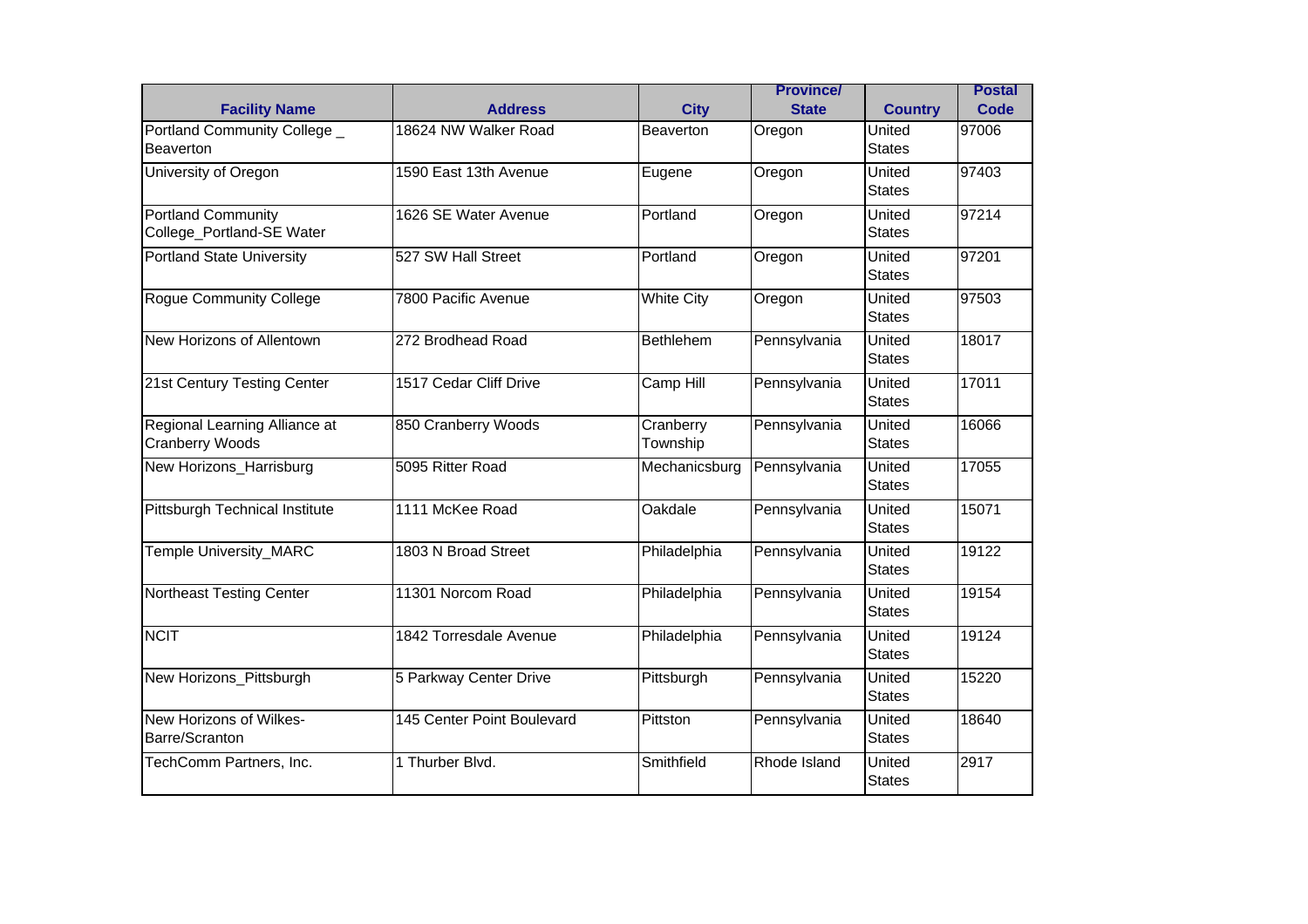| <b>Facility Name</b>                                             | <b>Address</b>                   | <b>City</b>       | <b>Province/</b><br><b>State</b> | <b>Country</b>          | <b>Postal</b><br>Code |
|------------------------------------------------------------------|----------------------------------|-------------------|----------------------------------|-------------------------|-----------------------|
| Coastal Carolina University,<br><b>Academic Testing Svcs</b>     | 2431 Hwy 501 East                | Conway            | South Carolina                   | United<br><b>States</b> | 29526                 |
| <b>Greenville Technical College Buck</b><br><b>Mickel Center</b> | 216 S. Pleasantburg Drive        | Greenville        | South Carolina                   | United<br><b>States</b> | 29606                 |
| <b>Midlands Technical College</b>                                | 7300 College Street              | Ilrmo             | South Carolina                   | United<br><b>States</b> | 29063                 |
| PST Computer Training, Inc.                                      | 5300 International Boulevard     | No. Charleston    | South Carolina                   | United<br><b>States</b> | 29418                 |
| <b>KT Connections</b>                                            | 829 Quincy Street                | <b>Rapid City</b> | South Dakota                     | United<br><b>States</b> | 57701                 |
| Chattanooga State Technical<br><b>Community College</b>          | 4510 Amnicola Highway            | Chattanooga       | <b>Tennessee</b>                 | United<br><b>States</b> | 37406                 |
| New Horizons CLC_Knoxville                                       | 9111 Cross Park Drive            | Knoxville         | Tennessee                        | United<br><b>States</b> | 37923                 |
| Pellissippi State Technical<br><b>Community College</b>          | 10915 Hardin Valley Road         | Knoxville         | Tennessee                        | United<br><b>States</b> | 37933                 |
| Tennessee Technology Center<br>Memphis_ACT Center                | 550 Alabama Avenue               | Memphis           | Tennessee                        | United<br><b>States</b> | 38105                 |
| University of Memphis_Testing<br>Center                          | 112 Brister Hall                 | Memphis           | Tennessee                        | United<br><b>States</b> | 38152-<br>3440        |
| Middle TN State University                                       | 1524 Military Memorial           | Murfreesboro      | Tennessee                        | United<br><b>States</b> | 37132                 |
| Athena_Nashville                                                 | 230 Great Circle Road            | Nashville         | Tennessee                        | United<br><b>States</b> | 37228                 |
| <b>Austin Community College</b>                                  | 5930 Middle Fiskville Road       | Austin            | Texas                            | United<br><b>States</b> | 78752                 |
| <b>Lamar University Career Testing</b>                           | 4400 Martin Luther King Jr Pkwy. | Beamount          | <b>Texas</b>                     | United<br><b>States</b> | 77705                 |
| The University of Texas at<br><b>Brownsville</b>                 | 80 Fort Brown                    | Brownsville       | <b>Texas</b>                     | United<br><b>States</b> | 78520                 |
| Texas Engineering Extension Service 3100 State Highway 47        |                                  | <b>Bryan</b>      | Texas                            | United<br><b>States</b> | 77807                 |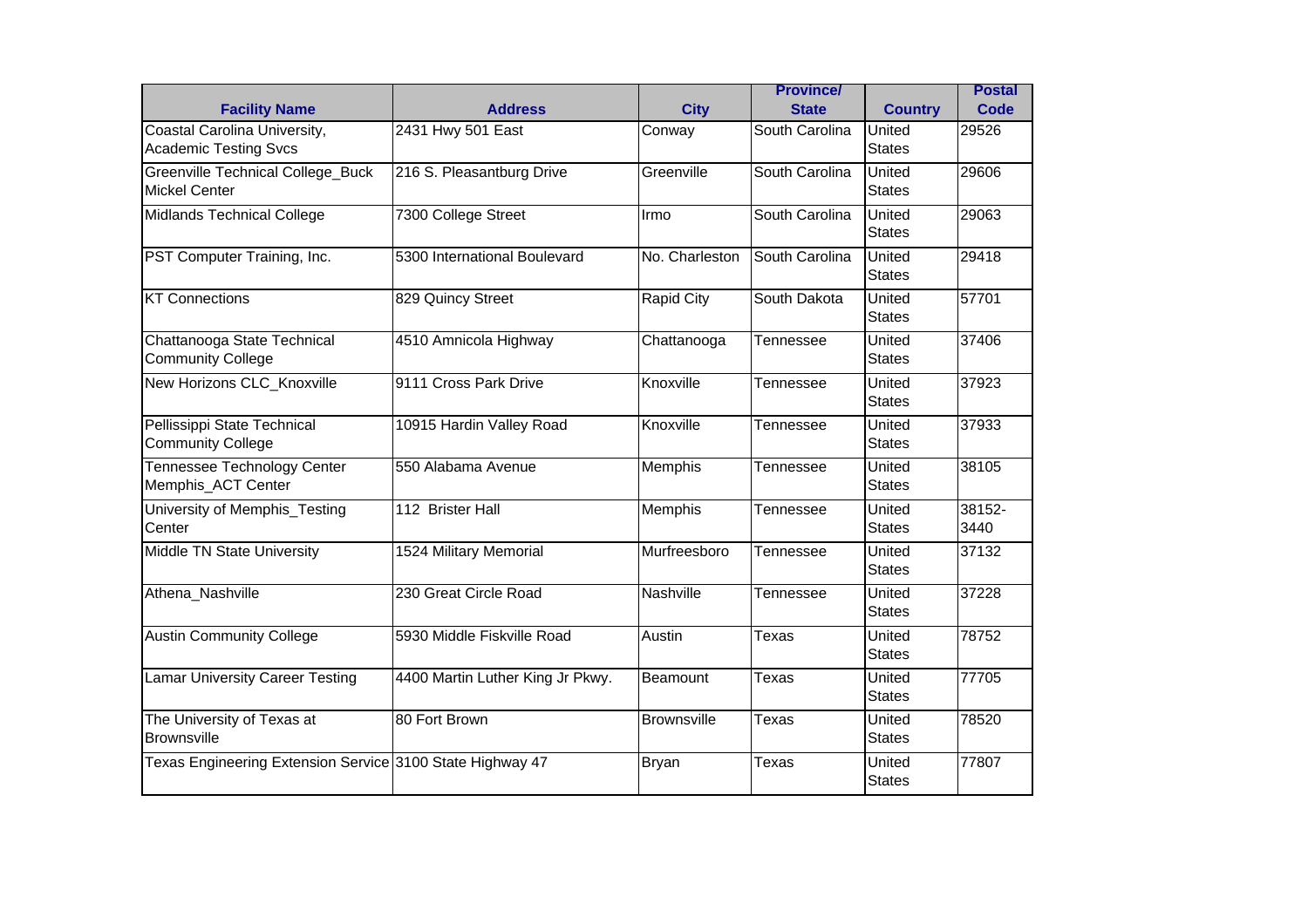| <b>Facility Name</b>                                    | <b>Address</b>             | <b>City</b>    | <b>Province/</b><br><b>State</b> | <b>Country</b>          | <b>Postal</b><br>Code |
|---------------------------------------------------------|----------------------------|----------------|----------------------------------|-------------------------|-----------------------|
| Texas A&M_Corpus Christi                                | 6300 Ocean Drive           | Corpus Christi | Texas                            | United<br><b>States</b> | 78412-<br>5769        |
| Southern Methodist University                           | 6211 Bishop Boulevard      | <b>Dallas</b>  | <b>Texas</b>                     | United<br><b>States</b> | 75275                 |
| Sylvan Learning Center_Dallas                           | 9100 N. Central Expressway | <b>Dallas</b>  | Texas                            | United<br><b>States</b> | 75231                 |
| <b>Business Communication</b><br>Solutions_Dallas       | 4230 LBJ Freeway           | <b>Dallas</b>  | <b>Texas</b>                     | United<br><b>States</b> | 75244                 |
| University of Texas at El Paso                          | 500 West University Avenue | El Paso        | <b>Texas</b>                     | United<br><b>States</b> | 79968                 |
| Innovative Minds_East El Paso                           | 11940 Don Haskins Drive    | El Paso        | Texas                            | United<br><b>States</b> | 79936                 |
| Innovative Minds_West El Paso                           | 3737 N. Mesa Street        | El Paso        | <b>Texas</b>                     | United<br><b>States</b> | 79902                 |
| <b>Tarrant County College</b>                           | 4801 Marine Creek Parkway  | Ft. Worth      | Texas                            | United<br><b>States</b> | 76179                 |
| Instituto De Computacion<br><b>ABCS</b> Houston         | 6065 Hillcroft Avenue      | Houston        | Texas                            | United<br><b>States</b> | 77081                 |
| University of Texas_School of Public<br>Health          | 1200 Herman Pressler       | Houston        | Texas                            | United<br><b>States</b> | 77030                 |
| The eConsortium Group, Inc.                             | 6060 Richmond Avenue       | Houston        | Texas                            | United<br><b>States</b> | 77057                 |
| <b>Business Communication</b><br>Solutions Houston      | 10694 Jones Road           | Houston        | <b>Texas</b>                     | United<br><b>States</b> | 77065                 |
| <b>EduCorp Training - Irving</b>                        | 7805 Mesquite Bend         | Irving         | <b>Texas</b>                     | United<br><b>States</b> | 75063                 |
| <b>Business Communication</b><br>Solutions_Laredo       | 1505 Calle Del Norte       | Laredo         | <b>Texas</b>                     | United<br><b>States</b> | 78041                 |
| Stephen F. Austin State University                      | 1936 North Street          | Nacogdoches    | Texas                            | United<br><b>States</b> | 75962                 |
| San Jacinto College_Central Campus 8060 Spencer Highway |                            | Pasadena       | Texas                            | United<br><b>States</b> | 77505                 |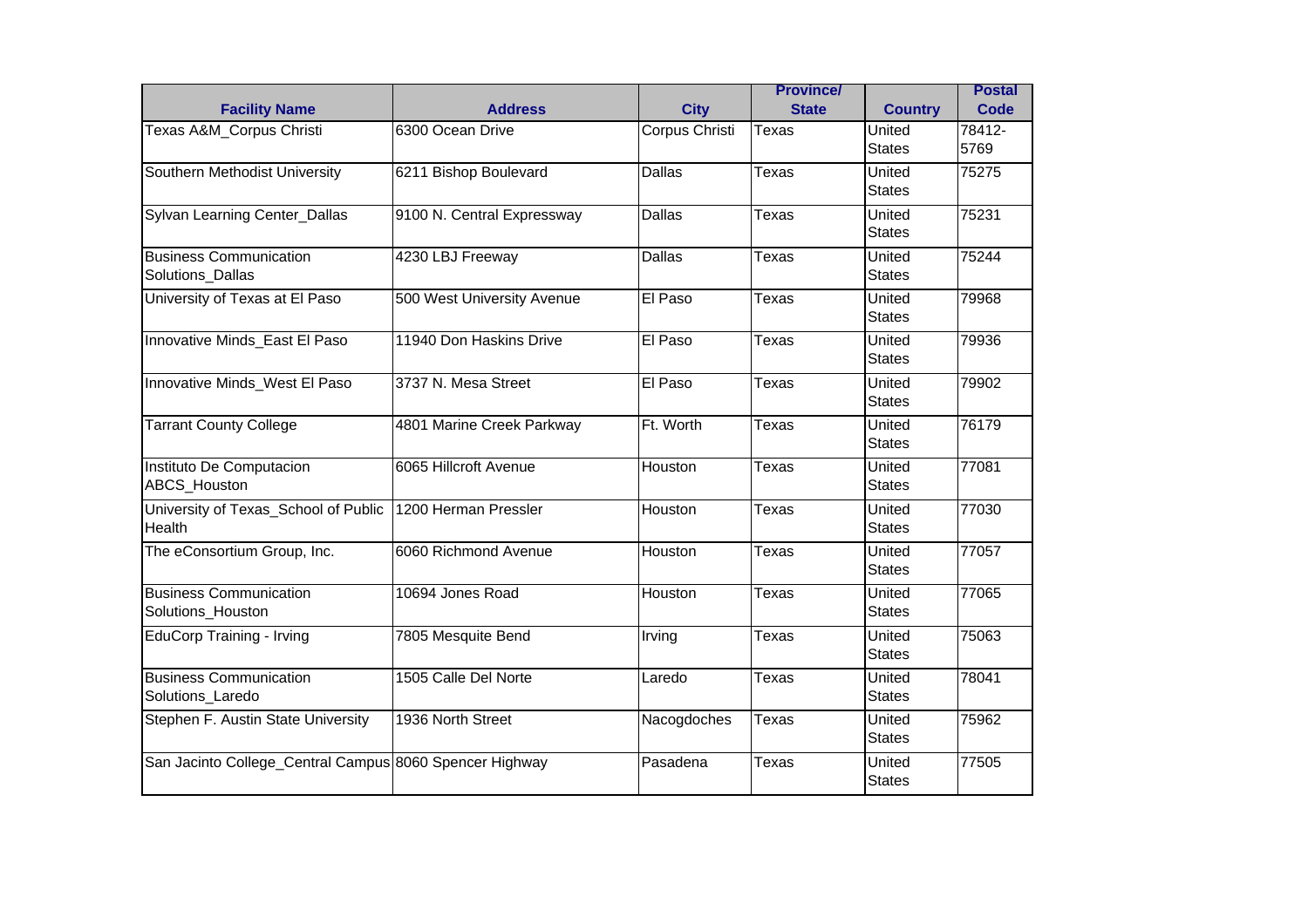| <b>Facility Name</b>                                    | <b>Address</b>                  | <b>City</b>                | <b>Province/</b><br><b>State</b> | <b>Country</b>          | <b>Postal</b><br>Code |
|---------------------------------------------------------|---------------------------------|----------------------------|----------------------------------|-------------------------|-----------------------|
| <b>Business Communication</b><br>Solutions_Pflugerville | 2700 Pecan Street West          | Pflugerville               | Texas                            | United<br><b>States</b> | 78660                 |
| <b>Business Communication</b><br>Solutions Plano        | 520 Central Parkway East        | Plano                      | Texas                            | United<br><b>States</b> | 75074                 |
| <b>Business Communication</b><br>Solutions_San Antonio  | 2379 NE Loop 410                | San Antonio                | <b>Texas</b>                     | United<br><b>States</b> | 78217                 |
| <b>Business Communication</b><br>Solutions_Sugarland    | 13313 Southwest Freeway         | Sugarland                  | <b>Texas</b>                     | United<br><b>States</b> | 77478                 |
| <b>Business Communication</b><br>Solutions_Waco         | 5400 Bosque Blvd.               | Waco                       | <b>Texas</b>                     | United<br><b>States</b> | 76710                 |
| Midwestern State University                             | 3410 Taft Boulevard             | <b>Wichita Falls</b>       | <b>Texas</b>                     | United<br><b>States</b> | 76308                 |
| <b>Weber State University</b>                           | 1112 University Circle          | Ogden                      | Utah                             | United<br><b>States</b> | 84408-<br>1112        |
| Dixie State College Testing Center                      | 225 South 700 East              | St. George                 | Utah                             | United<br><b>States</b> | 84770                 |
| New Horizons_Salt Lake City                             | 2355 S. Technology Drive        | <b>West Valley</b><br>City | Utah                             | United<br><b>States</b> | 84119                 |
| Panurgy Learning Center                                 | 21 Gregory Drive                | South<br>Burlington        | Vermont                          | United<br><b>States</b> | 5403                  |
| Insyte LLC                                              | 901 North Pitt Street           | Alexandria                 | Virginia                         | United<br><b>States</b> | 22314                 |
| Knowledge Center Inc_Ashburn                            | 44075 Pipeline Plaza            | Ashburn                    | Virginia                         | United<br><b>States</b> | 20147                 |
| <b>Prime Solutions Inc.</b>                             | 4451 Brookfield Corporate Drive | Chantilly                  | Virginia                         | United<br><b>States</b> | 20151                 |
| Nextec                                                  | 365 Herndon Parkway             | Herndon                    | Virginia                         | United<br><b>States</b> | 20170                 |
| Cross Data Inc_Norfolk                                  | 861 Glenrock Road               | <b>Norfolk</b>             | Virginia                         | United<br><b>States</b> | 23502                 |
| Isis, Inc.                                              | 2727 Enterprise Parkway         | Richmond                   | Virginia                         | United<br><b>States</b> | 23294                 |